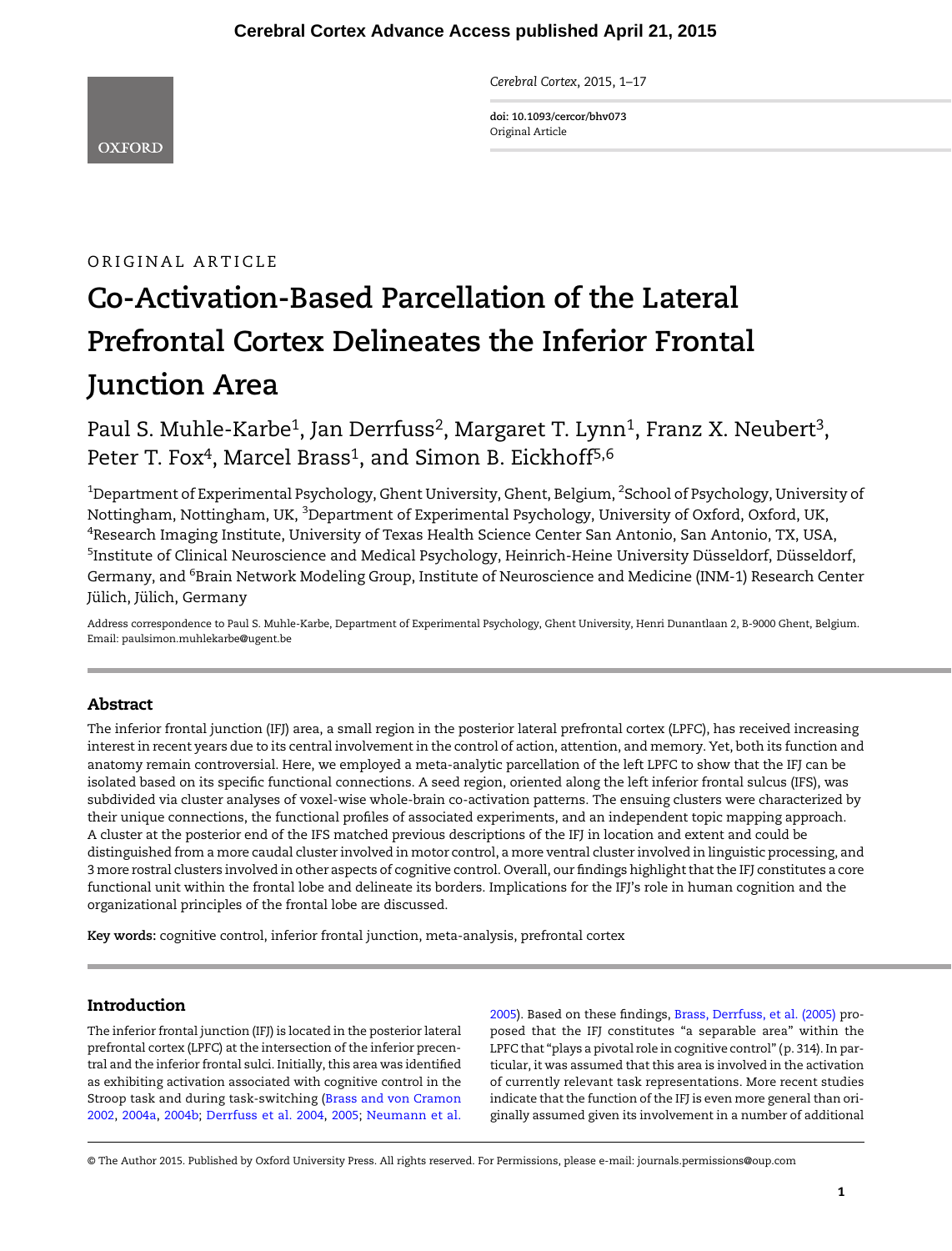<span id="page-1-0"></span>capacities, among them the control of selective visual attention ([Asplund et al. 2010;](#page-13-0) [Baldauf and Desimone 2014](#page-13-0)), dual-tasking ([Dux et al. 2006,](#page-14-0) [2009](#page-14-0); [Tombu et al. 2011\)](#page-16-0), the implementation of novel instructions [\(Ruge and Wolfensteller 2010](#page-16-0); [Hartstra](#page-15-0) [et al. 2011](#page-15-0)), the detection of behaviorally salient events ([Chikazoe](#page-14-0) [et al. 2009;](#page-14-0) [Verbruggen et al. 2010](#page-16-0); [Levy and Wagner 2011](#page-15-0)), and the encoding of stimuli into short-term memory [\(Zanto et al. 2010,](#page-16-0) [2011](#page-16-0); [Sneve et al. 2013\)](#page-16-0).

While these findings clearly indicate that the IFJ is involved in very basic cognitive control processes, they also emphasize that its precise role in human cognition remains elusive. One particular reason for this ambiguity is the location of this area at the intersection of seemingly disparate functional domains (Fig. 1). Ventrally it borders Broca's area (Brodmann area [BA] 44), which is implicated in linguistic processing [\(Hagoort 2005;](#page-15-0) [Friederici and Gierhan 2013](#page-15-0)), caudally the precentral gyrus (BA 6), which is associated with motor control and action recognition ([Wise 1985;](#page-16-0) [Rizzolatti et al. 2002;](#page-16-0) [Davare et al. 2006\)](#page-14-0), dorsally the frontal eye field (FEF; BA 8), which is involved in spatial attention and the control of saccadic eye movements ([Paus 1996](#page-15-0); [Corbetta](#page-14-0) [et al. 1998](#page-14-0); [Corbetta and Shulman 2002\)](#page-14-0), and rostrally the middorsolateral prefrontal cortex (mid-DLPFC; BA 9/46v), which is also implicated in cognitive control ([MacDonald et al. 2000;](#page-15-0) [Petrides 2000;](#page-15-0) Curtis and D'[Esposito 2003](#page-14-0)). The close proximity of the IFJ to these different domains, along with the fact that empirically derived activations frequently spread across multiple regions, has hindered a more precise characterization of its function.

Functional neuroimaging studies indicate that some of the aforementioned domains might be distinguishable within the LPFC. For instance, cognitive control-related foci in the IFJ have been spatially separated from linguistic functions of Broca's area [\(Fedorenko et al. 2012\)](#page-14-0) as well as from oculomotor functions of the inferior FEF [\(Derrfuss et al. 2012](#page-14-0)). However, the transition from the IFJ to the mid-DLPFC is still poorly understood. Some evidence points toward an organization of the LPFC along its rostrocaudal axis, with more rostral regions being involved in increasingly abstract control functions [\(Koechlin et al. 2003;](#page-15-0) [Badre](#page-13-0) and D'[Esposito 2007](#page-13-0), [2009;](#page-13-0) [Koechlin and Summer](#page-15-0)field 2007; [Nee](#page-15-0) [and Brown](#page-15-0) 2012; [Nee et al. 2013](#page-15-0)). From this perspective, the mid-DLPFC might impose higher-order constraints upon more concrete computations in the IFJ. Yet, other findings emphasize



Figure 1. Illustration of the anatomical locations of the IFJ and adjacent areas within the LPFC.

the broad domain generality of LPFC regions across diverse types of cognitive demand, questioning the idea of regionally specialized control functions (e.g., [Woolgar et al. 2011](#page-16-0); [Reynolds](#page-16-0) [et al. 2012;](#page-16-0) [Fedorenko et al. 2013;](#page-14-0) [Crittenden and Duncan 2014](#page-14-0)). Overall, task-based neuroimaging might be limited in revealing the exact subdivisions of the LPFC. For the most part, it is used as a confirmatory method, that is, for the mapping of predefined functions onto neural structures. As such, it presupposes knowledge about the relevant functional properties and it is controversial to what extent current psychological concepts map onto the human brain [see [Poldrack \(2006\)](#page-15-0)].

Data-driven parcellation techniques provide a complementary approach toward the delineation of cortical modules. This methodology is motivated by the notion that the function of a brain region is ultimately constrained by its connections with other areas ([Passingham et al. 2002\)](#page-15-0), which implies that functional units should be distinguishable based on the dissimilarity of their connections. Various parcellation techniques have been employed in the literature, reflecting the multiplicity of concepts that are used to quantify connections between brain regions such as diffusion-weighted tractography (e.g., [Johansen-Berg et al.](#page-15-0) [2004\)](#page-15-0), resting-state functional connectivity (RSFC; [Kelly et al.](#page-15-0) [2010](#page-15-0); [Power et al. 2011;](#page-16-0) [Yeo et al. 2011](#page-16-0); [Kahnt et al. 2012](#page-15-0); [Gordon](#page-15-0) [et al. 2014\)](#page-15-0), task-based co-activation ([Laird et al. 2013](#page-15-0)), or combinations of those modalities ([Mars et al. 2011;](#page-15-0) Neubert et al. 2013; [Sallet et al. 2013\)](#page-16-0). The unifying principle of these methods is to initially divide a volume-of-interest (VOI) into subregions, based on a particular algorithm to quantify connections, which is typically followed by a post hoc characterization of the ensuing divisions (e.g., by comparing the location, extent, and connections of each subregion with existing data from the literature). Thus, parcellation studies cannot only provide anatomical landmarks, but also generate new functional hypotheses that can subsequently be tested in mapping studies. Accordingly, taskbased neuroimaging and connection-based parcellation approaches follow different inferential principles and should thus be considered as mutually informative.

Recent parcellation studies have also examined the organization of the LPFC (e.g., [Amunts et al. 2010;](#page-13-0) [Kelly et al. 2010](#page-15-0); [Power](#page-16-0) [et al. 2011;](#page-16-0) [Yeo et al. 2011](#page-16-0); [Cieslik et al. 2012;](#page-14-0) [Sallet et al. 2013;](#page-16-0) [Neubert et al. 2014](#page-15-0)), yielding partly inconclusive results. Multiple RSFC studies have examined modularization at the level of the entire neocortex via clustering ([Yeo et al. 2011\)](#page-16-0), community detection ([Power et al. 2011\)](#page-16-0), or independent-component analyses ([Smith et al. 2009\)](#page-16-0). These studies consistently point toward a rather large and homogenous region spanning the inferior frontal sulcus (IFS) as part of a distributed fronto-parietal network. Recent studies have utilized more constrained seed regions ([Neubert et al. 2014\)](#page-15-0) or employed more detailed analysis approaches that permit the identification of within-network boundaries [\(Gordon et al. 2014](#page-15-0); [Wig et al. 2014](#page-16-0)). These investigations indicate that a more fine-grained organization may exist within the IFS. For instance, [Neubert et al. \(2014\)](#page-15-0) employed a comprehensive parcellation of the ventrolateral frontal cortex on the basis of diffusion-weighted tractography and RSFC. They identified a subregion that resembled previous descriptions of the IFJ in extent and location (e.g., [Derrfuss et al. 2005](#page-14-0), [2009\)](#page-14-0), indicating that it may indeed constitute a separable cortical entity with unique anatomical and functional connections. However, another study that parcellated the left inferior frontal cortex, on the basis of its receptorarchitecture, identified 2 distinct subregions at the junction of the inferior frontal and the inferior precentral sulci ([Amunts et al. 2010\)](#page-13-0), suggesting that the IFJ may itself comprise multiple divisions. These divergent findings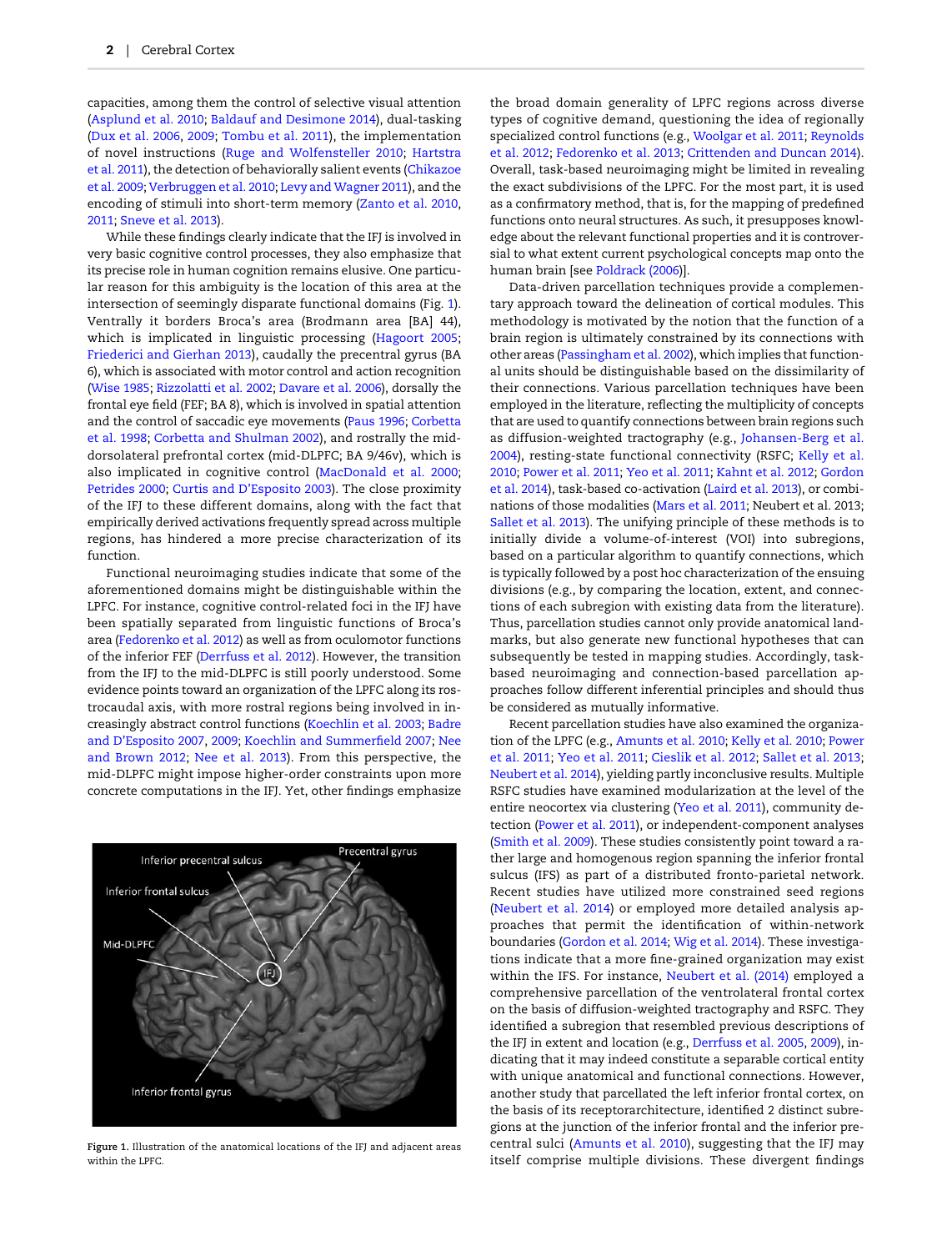illustrate both the unclear functional anatomical basis of the IFJ and the challenge of obtaining stable parcellation schemes that generalize across different methods and modalities. Furthermore, the functional relevance of the aforementioned studies for human cognition remains an open issue, as they were based either solely on structural or architechtonical criteria, or on functional connectivity during the task-free "resting state." Although the latter may reflect the statistical history of regional co-activation ([Donsenbach et al. 2007](#page-14-0)), its precise correspondence to task-based cognitive states remains challenging to establish.

In the present study, we therefore wished to shed new light on the functional neuroanatomical basis of the IFJ. To this end, we employed a co-activation-based parcellation (CBP) of the left IFS and the adjacent parts of the precentral, inferior frontal, and middle frontal gyri (MFG) with the goal of isolating the IFJ. CBP is a relatively new meta-analytic technique that accesses the foci of several thousand experiments that are documented in the Brain-Map database and establishes neural modularization via cluster analyses of voxel-wise co-activation patterns [see [Eickhoff et al.](#page-14-0) [\(2011\)](#page-14-0), [Laird et al. \(2013](#page-15-0)), and [Fox et al. \(2014](#page-15-0))]. Thus, in contrast to most other parcellation methods (e.g., DTI, RSFC, cytoarchitecture, and receptorarchitecture), CBP relies on functional brain activation during task performance. Furthermore, the systematic taxonomic labeling of studies in the BrainMap database permits a post hoc functional characterization of the ensuing clusters. Thus, CBP cannot only reveal anatomical entities, but also characterize the differential task sets that reliably engage these units. As such, it provides a powerful tool for revealing functional organization in a data-driven manner. Here, we used CBP to examine if it is possible to delineate one or multiple IFJ regions on the basis of specific task-dependent co-activation patterns, and to reveal the borders to adjacent functional domains with a particular focus on the transition from the IFJ to the more rostral mid-DLPFC.

## Materials and Methods

## Definition of the VOI

The seed VOI was generated on the basis neuroanatomical criteria using the Mango software ("multi-image analysis GUI"; [http://ric.uthscsa.edu/mango\)](http://ric.uthscsa.edu/mango) and the MNI152 template in 2-mm resolution. The VOI was oriented along the left IFS (L IFS; Y-coordinates between −6 and +36) and designed to cover a sufficient cortical surface to identify one or multiple IFJ regions, and to delineate its borders to neighboring areas in all directions. As a consequence, it extended deep into the cortex (X-coordinates between −26 and −60), and encompassed parts of the adjacent inferior frontal, middle frontal, and precentral gyri. The insular cortex/frontal operculum was omitted from the seed region. Altogether, the resulting volume included parts of BAs 6, 9, 44, 45, and 46 with a total size of 3815 voxels (voxel size =  $4 \times 4 \times 4$  mm; see Fig. [1](#page-1-0) for an illustration). Note that our aim was not to provide a comprehensive large-scale parcellation of the entire LPFC [see, e.g., [Power et al. \(2011](#page-16-0)), [Yeo et al. \(2011](#page-16-0)), [Sallet et al. \(2013\)](#page-16-0), and [Neubert et al. \(2014](#page-15-0))], but instead to test if one or multiple IFJ regions can be identified as exhibiting unique functional connections, and to characterize the borders with adjacent modules. Moreover, our focus in this study was on the left hemisphere because studies from our laboratories have found activation of the left IFJ more frequently (e.g., [Brass and von Cramon 2004a,](#page-13-0) [2004b](#page-14-0); Derfuss et al. 2012; [Muhle-Karbe, De Baene, et al. 2014](#page-15-0)), and this permitted us to reveal borders of the IFJ(s) to the language domain (see Discussion; Fig. 2).

#### Meta-Analytic Co-Activation Modeling

In the first analysis step, a whole-brain co-activation profile was generated for each voxel within the VOI. These profiles should display the co-activation probability of a given seed voxel with every other voxel in the target brain volume. To this end, we used the BrainMap database to identify studies that reported foci at the respective locations (<www.brainmap.org>; [Fox and](#page-15-0) [Lancaster 2002](#page-15-0); [Laird et al. 2005](#page-15-0); [Fox et al. 2014\)](#page-15-0). BrainMap contains the archived foci of several thousand published neuroimaging experiments. These studies are furthermore coded with regard to formal characteristics such as sample sizes, population, or the employed behavioral domain (BD) and paradigm class (PC) in a standardized taxonomy. For the given purposes, studies were only included in the analysis if the samples consisted of healthy adults (i.e., studies with pathological populations or children were excluded) and if they were coded as "normal mapping studies" (i.e., intervention studies and group comparisons were excluded). Moreover, we restricted the analysis to peaks reflecting task-based activations, and discarded deactivations from the analysis. This resulted in approximately 7500 eligible experiments. Moreover, given that the number of studies that report foci at a particular voxel is typically too small and variable for reliable meta-analyses [see [Cieslik et al. \(2012](#page-14-0)), [Bzdok et al. \(2013](#page-14-0)), and [Clos et al. \(2013\)](#page-14-0)], we employed spatial filtering across neighboring voxels. That is, in order to obtain a sufficient number of experiments for each seed voxel, we pooled across experiments that reported the most proximate foci, as measured by Euclidian distances. Importantly, the extent of this spatial filter was systematically varied, including the closest 20–200 experiments in



Figure 2. Illustration of the seed VOI in the sagittal, coronal, and transversal plane.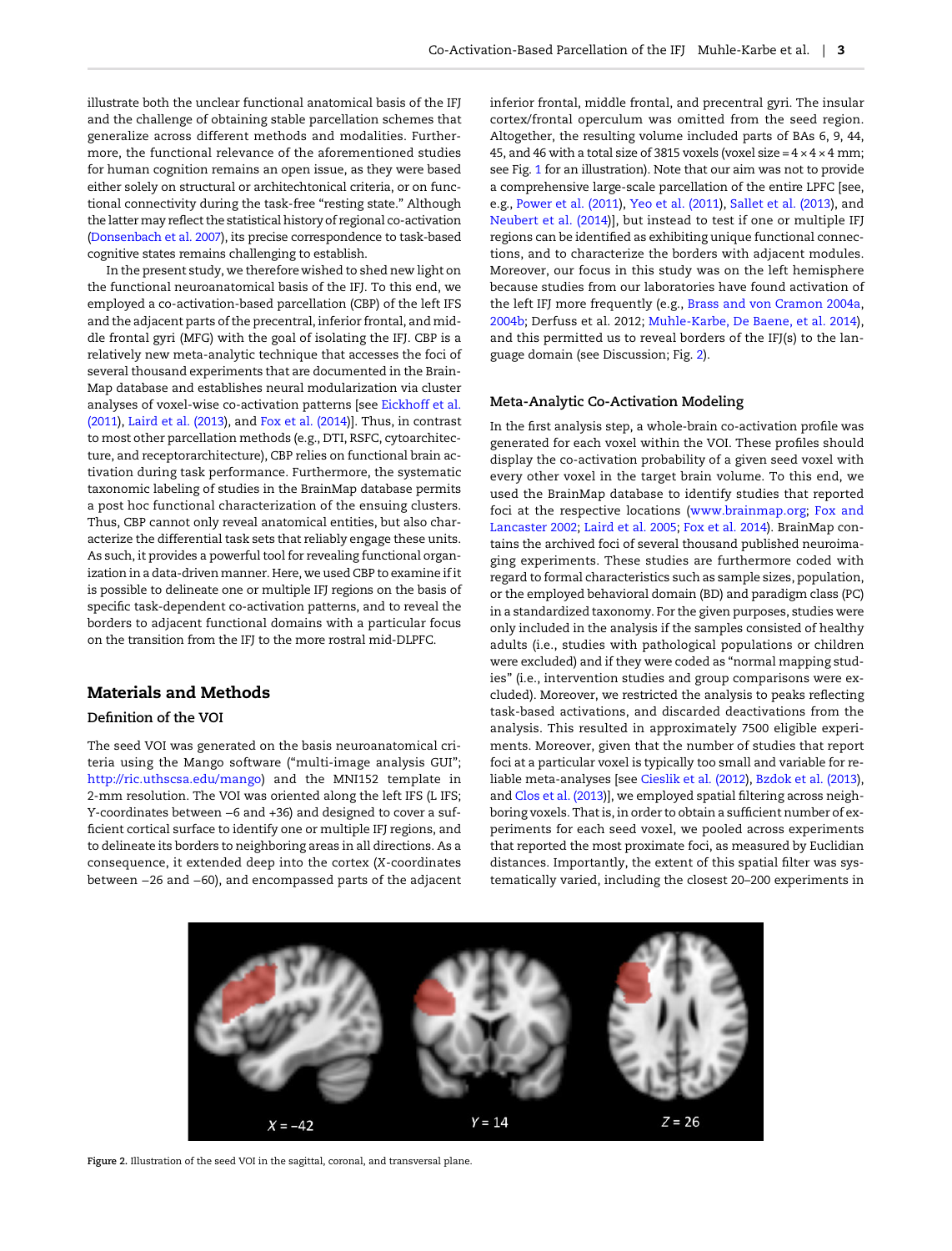<span id="page-3-0"></span>steps of 5, resulting in 37 different filter sizes. This initial range was selected to exclude filter sizes that are unlikely to be useful for the given purposes. As such, meta-analyses with very few experiments do not produce reliable co-activation patterns. Conversely, filtering over extremely large numbers of experiments ultimately prevents the detection of local differences.

For each voxel and filter size, an activation likelihood estimation (ALE) meta-analysis was performed across the respective set of experiments, to reveal concordance of whole-brain coactivation. The general principle of the ALE method is to treat the foci of single studies as 3D Gaussian probability density distributions rather than as single coordinates, reflecting the spatial uncertainty of neuroimaging data ([Turkeltaub et al. 2002\)](#page-16-0). For each contributing experiment, a modeled activation map is computed by combining the Gaussian distributions of all reported foci. The voxel-wise union of modeled activation maps across all selected experiments then yields an ALE score for each voxel of the brain ([Turkeltaub et al. 2012](#page-16-0)). This score reflects the probability of the target voxel being co-activated with the seed voxel. Notably, ALE scores were not thresholded at this point to retain all quantitative information about the whole-brain patterns of co-activation. As a consequence of the selected filter range, this procedure resulted in 37  $N_s \times N_T$  co-activation matrices, where N<sup>s</sup> refers to the number of seed voxels in the VOI (3815 voxels) and  $N_T$  refers to the number of target voxels in the reference brain volume at 4 × 4 × 4 mm (∼30 000 voxels).

#### K-Means Cluster Analyses

Having generated co-activation profiles for all seed voxels, the subsequent series of analyses aimed at parcellating the VOI into clusters of voxels based on the similarity of their co-activation profiles. To this end, the K-means cluster method was used. K-means is a nonhierarchical cluster method that uses an iterative algorithm to divide the seed region into a pre-selected number of K non-overlapping clusters ([Hartigan and Wong 1979](#page-15-0)), with the aim of minimizing the variance within clusters and maximizing the variance between clusters. Initially, the cluster centroids are placed at random and seed voxels are then assigned to the clusters difference from the centroid. One minus the correlation between the co-activation profiles of 2 voxels was used as distance metric. The advantage of the K-means cluster method, in comparison with hierarchical cluster methods, is its reduced sensitivity to local features. In hierarchical cluster methods, the assignment of voxels to clusters cannot change anymore after their first

assignment, which may result in locally optimal but globally suboptimal solutions. We performed K-means clustering for 8 different cluster numbers K, ranging from 2 up to 9 clusters. For each cluster number K, we performed 10 iterations of the clustering with different randomly selected locations of the initial cluster centroids. Moreover, to further minimize the effects of potential local minima, each iteration was replicated 250 times and only the most stable solution (i.e., the solution with the lowest total sum of distances) was retained (see [http://mathworks.](http://mathworks.com/help/stats/k-means-clustering.html#brah7f_-1) [com/help/stats/k-means-clustering.html#brah7f\\_-1](http://mathworks.com/help/stats/k-means-clustering.html#brah7f_-1) for details). Thus, altogether, the K-means cluster analysis yielded a total of 2960 cluster solutions (i.e., 10 iterations × 8 numbers of clusters × 37 spatial filters).

## Selection of the Optimal Filter Range

Prior to determining the optimal number of clusters, we reduced the overall range of spatial filters to select a set of filter sizes that produced the most stable cluster solutions [see [Clos et al. \(2013](#page-14-0)) and [Eickhoff et al. \(2014\)](#page-14-0)]. Specifically, we assessed the consistency of the cluster assignments for individual voxels across different filter sizes and selected the range with the lowest number of deviants (i.e., voxels that were assigned differently, when compared with the cluster that a voxel was most frequently assigned to across all filter sizes). In other words, we sought to select filter sizes that produced solutions most similar to the consensus solution. As illustrated in Figure 3, the proportion of deviant voxels was smallest with an intermediate filter size and increased with very small filter sizes, but also with very large filter sizes. The number of deviant voxels was z-normalized within each cluster solution K, and the borders of the optimal filter range (45–190 experiments) were defined on the basis of the increase of z-scores before and after the values (i.e., filter sizes with a z-score greater than 0 were removed; Fig. 3B). Accordingly, all subsequent analyses were restricted to this filter range. Note, however, that this selection might depend to some degree on the initial filter range specified above. Although this range is empirically plausible (see considerations above), the exact determination of its borders is ultimately arbitrary. Previous CBP studies have often observed a central tendency in the selection of the optimal filer range (i.e., the optimal range is located in the intermediate part of the initial range), yet the exact ranges still vary considerably across investigations (e.g., [Clos et al. 2013](#page-14-0); [Bzdok et al. 2015;](#page-14-0) [Wang et al. forthcoming](#page-16-0)).



Figure 3. (A) Illustration of the consistency in the assignment of individual voxels to clusters as a function of the filter size and the number of clusters. Warm colors indicate high numbers of deviant voxels (i.e., instable solutions) and cold colors indicate a low number of deviant voxels (i.e., stable solutions). The vertical line represents the ultimately selected filter range that yielded the most stable clustering. (B) Z-scores on median filtered deviants (normalized for K).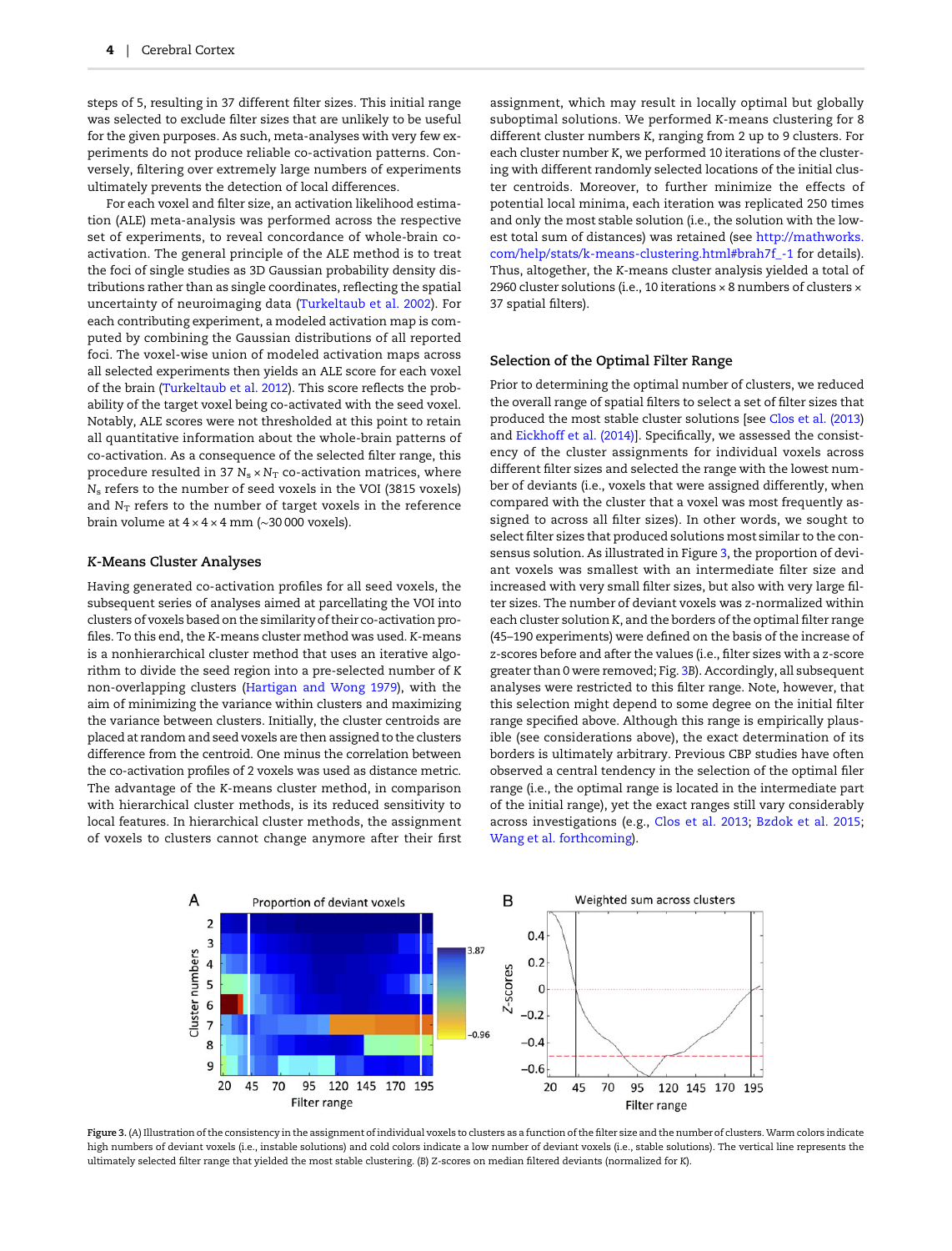#### Selection of the Optimal Cluster Solution

In the following series of analyses, the optimal number of K clusters was determined based on the evaluation of several cluster quality criteria. These analyses were restricted to the optimal filter range, defined in the previous step. To reveal the optimal number of clusters, we examined a combination of topologic, information theoretic, and cluster separation characteristics of the different cluster solutions. Importantly, each of these metrics captures different aspects of the quality of the cluster separation, and the selection of an optimal solution should thus be based on convergent evidence across metrics.

The first topologic criterion was the percentage of misclassified voxels. This criterion indicates the stability of a cluster solution across different filter sizes. Specifically, it reflects the proportion of voxels that are assigned to a different cluster compared with the most frequent assignment (i.e., the cluster mode) across all filter sizes. This indirectly reflects the amount of noise and potentially local effects in the clustering. A good solution K is indicated by a percentage that is not significantly higher than that of the previous K − 1 solution, especially if the subsequent K + 1 solution leads to a significant increase.

Second, we examined the percentage of voxels not related to the dominant parent cluster, when compared with the K − 1 solution. This metric, which is related to the hierarchy index ([Kahnt](#page-15-0) [et al. 2012\)](#page-15-0), indicates the number of voxels that are lost when only voxels are considered that are consistent in hierarchy (compared with the previous solution). For example, with  $K = 3$ , voxels assigned to Cluster 3 would be excluded if they were previously assigned to Cluster 2 (with  $K = 2$ ) and the majority of voxels in Cluster 3 actually stemmed from Cluster 1 (with  $K = 2$ ). A good solution K is indicated by a percentage of lost voxels that is lower than the median across all solutions, and that represents a local minimum (i.e., the percentage is lower than those of the previous K − 1 solution and the subsequent K + 1 solution).

Third, as a information theoretic criterion, we examined the variation of information metric [VI; see [Meila \(2007\)](#page-15-0)]. The VI assesses the similarity of cluster assignments, based on their mutual information, and has been used before in determining the optimal numbers of subdivisions of a brain region ([Kelly et al. 2010;](#page-15-0) [Kahnt et al. 2012\)](#page-15-0). Here, we applied the VI metric in 2 contexts. First, we assessed the VI between filter sizes (i.e., 45–190 experiments) for each cluster number K. In this context, the VI indicates the stability of a cluster solution, indexed as its independence from a particular filter size. Good cluster solutions should not show an increase in VI, compared with the previous solution, and/or exhibit an increase with the subsequent solution. Second, we computed the VI across different numbers of K clusters (averaged across filter sizes). In this context, the VI indicates the amount of mutual information between neighboring cluster solutions. Good solutions are indicated by a significant increase in the VI when moving from the current solution K to the subsequent solution  $K + 1$  (primary criterion), and/or a decrease in VI when moving from the previous solution K − 1 to the current solution K (secondary solution).

Finally, as a cluster separation criterion, we computed silhouette values. This score indicates, for each voxel, the similarity to voxels in the same cluster, when compared with voxels in other clusters. As the goal of cluster analysis is to obtain solutions with high intracluster similarity and low intercluster similarity, good solutions are indicated by silhouette values that are significantly higher than those in the K − 1 solution, especially if the K + 1 solution yields no further increase.

Importantly, every metric used captures different aspects of cluster separation quality. Hence, an optimal solution should be identified based on convergent evidence across metrics.

#### Illustration of the Optimal Cluster Solution

The application of the aforementioned cluster metrics consistently identified the two-cluster solution and the six-cluster solution as the most stable parcellations of the seed VOI, at different levels of detail (Fig. [4\)](#page-5-0). All subsequent analyses were restricted to voxels that were hierarchically and spatially consistent and located in the gray matter. In addition, we used multidimensional scaling (MDS) to visualize the similarity of the different clusters, as measured by their whole-brain co-activation profiles (Fig. [7](#page-8-0)). MDS allows the visualization of N-dimensional data into a twodimensional space. For each of the 30 optimal filter sizes (i.e., 45–190 experiments in steps of 5), we computed  $N_s \times N_s$  matrices that indicate the correlation distances between the co-activation profiles of the respective seed voxels using the same distance metric as above (i.e., one minus the pairwise correlation). MDS was then performed on the eigenimage of these distance matrices using Sammon's nonlinear mapping as a goodness-of-fit criterion.

#### Shared and Distinct Co-Activation Patterns

After the parcellation of the VOI, we conducted follow-up metaanalytic co-activation modeling (MACM) analyses to reveal cluster-wise patterns of whole-brain co-activation. Thus, for each cluster, we first identified studies in the BrainMap database that contained at least one activation focus within the respective cluster borders using the same restrictions as described above (i.e., only "normal mapping" studies with healthy adults). Thereafter, an ALE meta-analysis was performed on the resulting number of experiments to reveal statistically significant convergence of coactivation. These meta-analyses were conducted analogously to the procedures described above, except that we now performed statistical inference on the resulting ALE maps. To this end, we compared the ALE maps of experiments associated with a given cluster with a null distribution that reflects a random spatial association between experiments with a fixed within-experiment distribution of foci [see [Eickhoff et al. \(2009](#page-14-0))]. This random-effects inference reveals above-chance convergence between experiments rather than clustering of foci within experiments. The observed ALE scores were tested against this null distribution yielding a map of P-values [\(Eickhoff et al. 2012](#page-14-0)) that were transformed to z-values and thresholded (cluster-level: family-wise error-corrected P < 0.05; voxel level: uncorrected P < 0.001).

Upon completion of the cluster-wise MACM analyses, we performed a series of conjunction and contrast analyses to reveal commonalities and differences between the co-activation patterns of the clusters. We first conducted a minimum-statistic conjunction between the thresholded ALE maps of all clusters to reveal the overlap of co-activation patterns ([Nichols et al.](#page-15-0) [2005;](#page-15-0) [Caspers et al. 2010](#page-14-0)). Thereafter, we computed the voxelwise differences between ALE maps to reveal statistically significant differences in co-activation patterns between all pairs of clusters (similar to [Eickhoff et al. 2011\)](#page-14-0). These difference maps were then compared with a null distribution. To generate this distribution, we pooled all experiments that contributed to either MACM analysis (i.e., all experiments associated with the 2 clusters) and assigned them randomly to 2 groups of equal size. ALE scores were then calculated for both groups and a voxel-wise difference test was conducted for each voxel. This procedure was repeated 10 000 times, yielding the final null distribution of the difference between the ALE scores of the MACM analyses of the 2 clusters. We then conducted a voxel-wise test of the observed difference map against this null distribution, yielding a posterior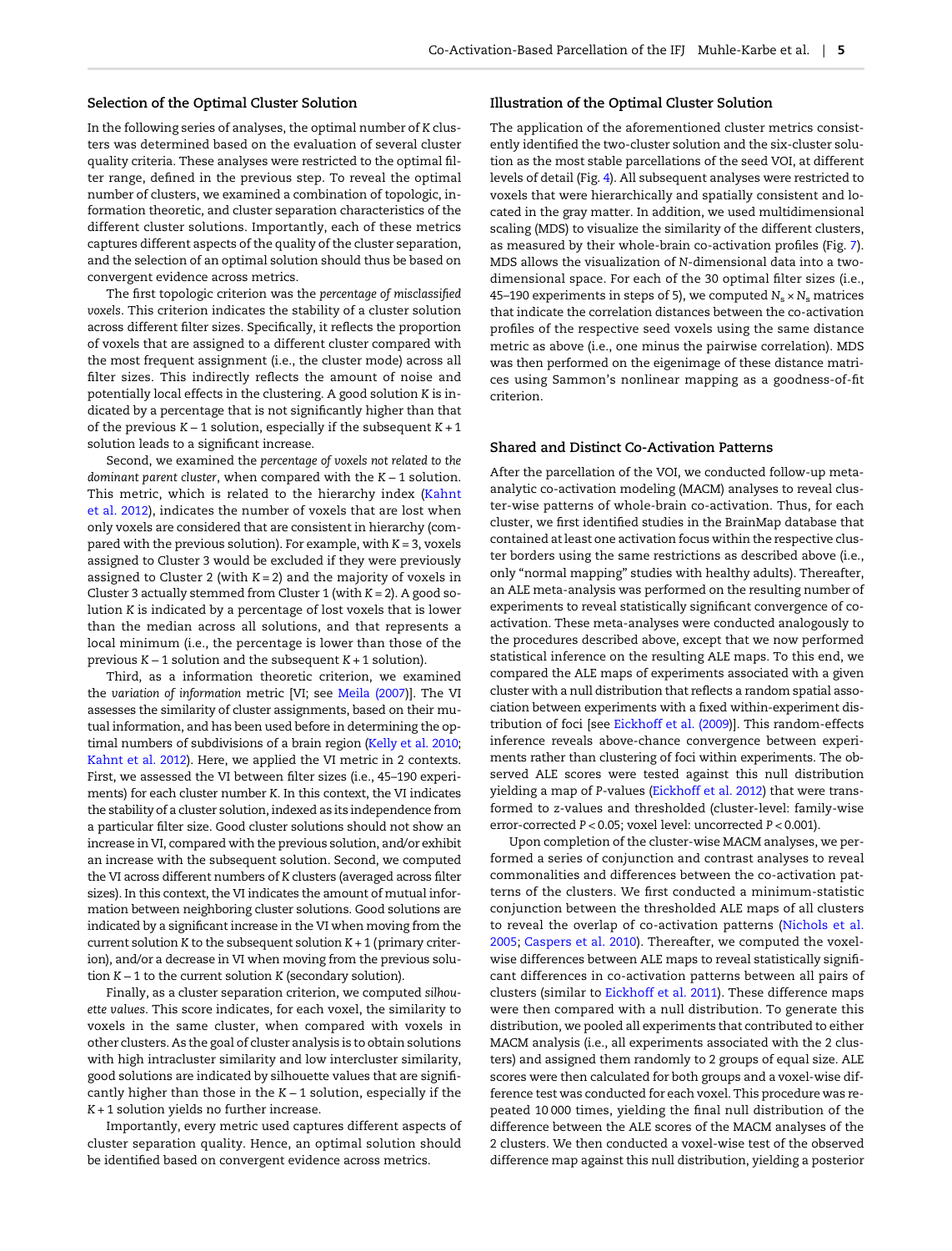<span id="page-5-0"></span>

Figure 4. Cluster metrics that were used for the identification of the optimal solution K. (A) Percentage of misclassified voxels: The six-cluster solution is considered a good solution because it does not lead to a significant increase in the percentage of misclassified voxels (n.s.) when compared with the K − 1 solution, and the subsequent K + 1 solution yields a significant increase (asterisks). (B) Percentage of voxels that are not related to the parent cluster: The six- and seven-cluster solutions are considered good solutions because the percentages of lost voxels are lower than the median across all solutions (horizontal bar). (C) VI between filter sizes: The six- and the eight-cluster solutions are considered good solutions because they do not show an increase in VI compared with the previous solution (n.s.). (D) VI across cluster solutions: The sixcluster solution is considered the optimal solution because it displays a significant decrease in VI compared with the previous solution (−) and the subsequent solution leads to a significant increase in VI (asterisks). (E) Silhouette values: The six-cluster solution is considered the optimal solution, as it displays a significantly higher silhouette value than the previous solution (asterisks) and the subsequent solution leads to significant decrease. Each cluster metric is described in detail in the Materials and Methods section.

probability that an observed difference is not attributable to random noise. The resulting values were thresholded at P > 0.95 (i.e., a 95% chance that an observed difference reflects a true difference) and inclusively masked with the respective main effect (i.e., the significant effect of the MACM of the particular cluster). Finally, we sought to delineate the patterns of co-activation that are specific for each cluster. To this end, we calculated conjunction maps across the difference maps of a given cluster with all the other clusters, revealing voxels that exhibited significantly stronger co-activation with a particular cluster compared with all other clusters.

#### Functional Characterization

In the last set of analyses, we aimed at specifying the functional characteristics of the previously delineated clusters by examining the functional profiles of experiments that activate each cluster. To this end, we accessed the taxonomic categories "BD" and "PC" based on which studies in the BrainMap database are coded.

BDs include the relatively broad categories "cognition," "action," "perception," "emotion," and "interoception" as well as their subcategories. PCs denote the specific tasks that were used (see <http://brainmap.org/scribe> for more details). To establish a functional characterization of differences between the final clusters, we quantified "forward inference" and "reverse inference" on the BDs and PCs of each cluster. Forward inference refers to the probability of observing activity in a particular brain region, given the knowledge of a psychological state (i.e., the consistency of a link between state and brain activation). Thus, in this approach, we determined a cluster's functional profile by identifying taxonomic labels for which the probability of activating a specific cluster was higher than by chance (i.e., across the entire database). This was achieved by the means of a binomial test (P < 0.05; Bonferroni-corrected for multiple comparisons) that assessed whether or not the conditional probability of the cluster's activation given a particular label [P(Activation|Task)] was higher than the baseline probability of activating that cluster per se [P(Activation)]. Reverse inference, on the other hand, refers to the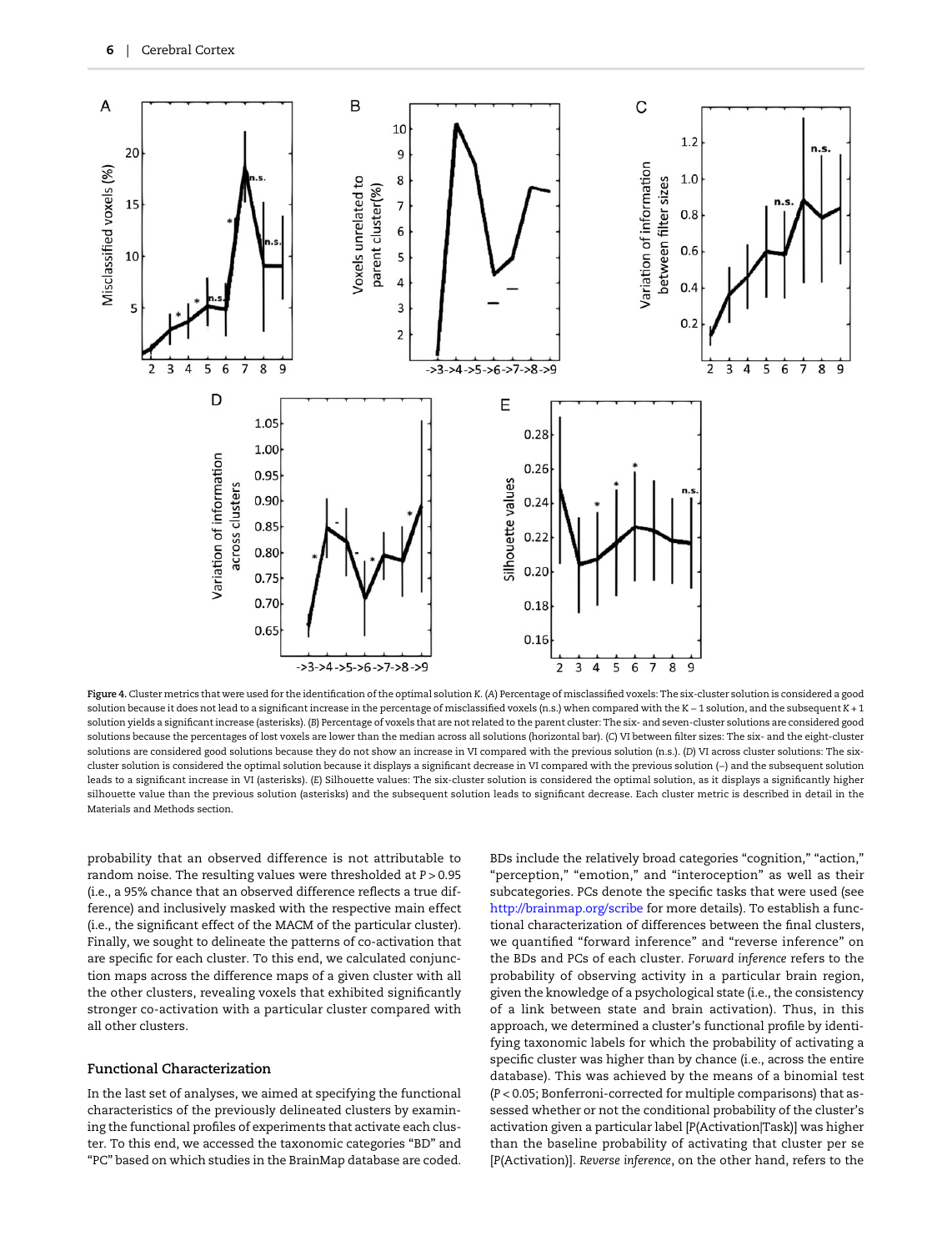probability of a psychological state being present given the knowledge of a particular brain activation (i.e., the specificity of a link between state and brain activation). Thus, in this approach, we determined a cluster's functional profile by identifying the most likely BDs and PCs given the activation of a specific cluster. This likelihood P(Task|Activation) was derived from the previously used conditional probability P(Activation|Task) as well as the task's and the cluster's baseline probabilities P(Task) and P(Activation) using Bayes rule. Significance was established via a  $\chi^2$  test (P < 0.05, Bonferroni-corrected for multiple comparisons).

In a second series of post hoc analyses, we further specified the functional characterization of selected clusters using Neurosynth (<www.neurosynth.org/>). Neurosynth is another database for the large-scale analysis of neuroimaging data [see [Yarkoni](#page-16-0) [et al. \(2011\)](#page-16-0)] that is based on different conceptual principles than BrainMap [see [Laird et al. \(2013](#page-15-0)) and [Fox et al. \(2014](#page-15-0)) for comparison]. Instead of analyzing manually coded taxonomic labels, Neurosynth applies text-mining techniques to access frequencybased weightings of specific terms in published neuroimaging articles (e.g., "working memory," "pain," or "emotion") and relates them to the foci that are reported in the respective studies to derive meta-analyses [see [Yarkoni et al. \(2011\)](#page-16-0) for an overview]. This "topic-mapping" approach permits to establish quantitative associations between particular terms and neuroanatomical locations. Two major types of analyses are implemented in the Neurosynth web interface: Location-based analyses reveal terms that are frequently used in studies that report activation at a particular brain region, and term-based analyses reveal brain regions that are associated with a particular search term. Both types of analyses can be quantified either in terms of consistency (forward inference) or in terms of specificity (reverse inference; see above). To further explore and validate the functional profiles of the ensuing clusters of our parcellation, we performed locationbased searches (forward and reverse inference) using the peak coordinates of the respective clusters as input.

## Results

#### Selection of an Optimal Filter Range

Analyzing the consistency of the cluster assignment for individual voxels across different filter sizes revealed that a range of 45– 190 experiments produced the most stable results (see Fig. [3](#page-3-0) above). Accordingly, all further analyses were based on this range of filter sizes.

#### Selection of an Optimal Cluster Solution

The subsequent application of topologic, information theoretic, and cluster separation metrics (see the Materials and Methods section) consistently identified both the two-cluster solution and the six-cluster solution as optimal parcellations of the VOI at different levels of detail (Fig. [4](#page-5-0)). In particular, the percentage of misclassified voxels exhibited 2 minima with the two-cluster solution and the six-cluster solution. That is, after monotonous increase from the 2 clusters up to the 5 clusters, the percentage did not increase further when moving to the six-cluster solution. In addition, the percentage was significantly lower than with the subsequent seven-cluster solution (Fig. [4](#page-5-0)A). A similar pattern was found for the percentage of voxels that are not related to the parent cluster. The proportion of lost voxels with the six-cluster solution was below the median across all 8 solutions, and it was significantly lower than with the preceding and the subsequent solutions (Fig. [4](#page-5-0)B). In the same vein, the variation of information between filter sizes increased monotonously from 2 up to 5 clusters where it reached a local maximum and numerically decreased with the six-cluster solution. Moving to the seven-cluster solution lead to a significant increase in the variation of information (Fig. [4](#page-5-0)C). The variation of information across clusters also identified the maximum of stability with the six-cluster solution, as indicated by a local minimum (Fig. [4](#page-5-0)D). Finally, silhouette values displayed a maximum with the two-cluster solution, followed by a drop when moving to the three-cluster solution. Subsequently, the values increased continuously from 3 up to 6 clusters, but additional clusters yielded no further increase (Fig. [4](#page-5-0)E). Taken together, the high degree of consistency among different topological, information theoretic, and cluster separation metrics provides very strong support for the parcellation of the VOI into either 2 or 6 clusters. Obtaining multiple solutions, at different levels of detail, that fit the data equally well is a common observation in parcellation studies and cluster analyses more generally [see, e.g., [Yeo et al. \(2011\)](#page-16-0)]. As can be seen in Figure 5 and in the [Supple](http://cercor.oxfordjournals.org/lookup/suppl/doi:10.1093/cercor/bhv073/-/DC1)[mentary material](http://cercor.oxfordjournals.org/lookup/suppl/doi:10.1093/cercor/bhv073/-/DC1), the two-cluster solution cleanly separated the premotor sections of the seed regions from the prefrontal sections, whereas the six-cluster solution also revealed subdivisions within the LPFC. Given our focus on prefrontal cortex organization, we will focus primarily on the more detailed six-cluster solution here (see [Supplementary material](http://cercor.oxfordjournals.org/lookup/suppl/doi:10.1093/cercor/bhv073/-/DC1) for an overview of the two-cluster solution). Moreover, note that although it is principally possible that cluster analyses with  $K > 9$  would yield solutions with even better fit, the employed cluster metrics consistently indicate a decreasing fit with higher numbers of K.

#### Anatomical Description of Clusters

The locations of the 6 resulting clusters are illustrated in Figure 5 and Table [1.](#page-7-0) Cluster 1 was located at the posterior end of the IFS. It was situated deep in the cortex at the intersection of the inferior frontal and the inferior precentral sulci, spanning the adjacent parts of the precentral, inferior frontal, and MFG. The cluster's location and extent both correspond with previous anatomical definitions of the IFJ that were based on group or single-subject fMRI studies ([Derrfuss et al. 2004](#page-14-0), [2009](#page-14-0)). Cluster 2 was located on the precentral gyrus. It lay caudally and laterally of Cluster 1



Figure 5. Anatomical location of the 6 clusters that resulted from the K-means clustering of the L IFS VOI.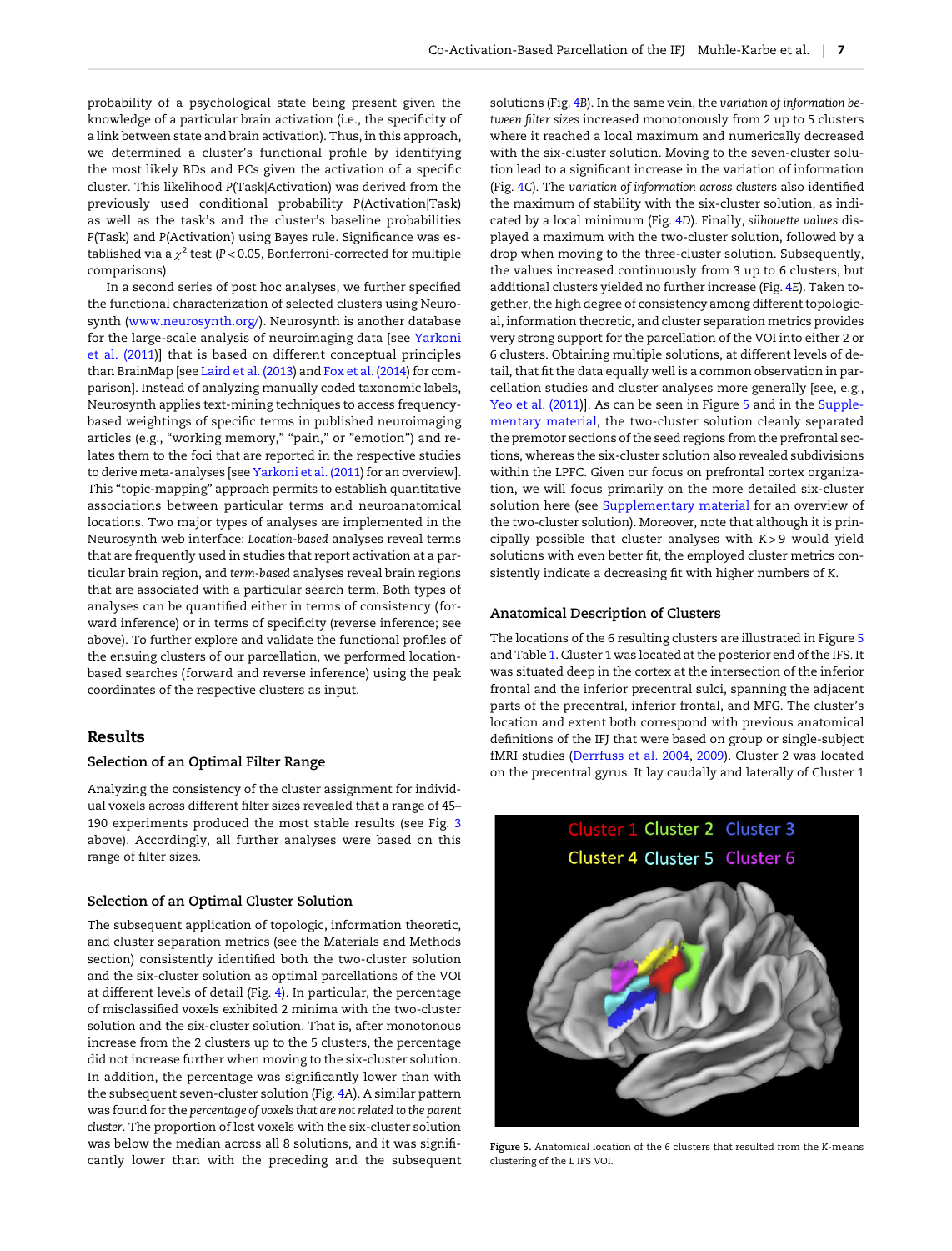<span id="page-7-0"></span>and did not extend beyond the precentral sulcus. Cluster 3 was located on the inferior frontal gyrus (IFG), rostrally and ventrally of Cluster 1. It extended slightly on the adjacent IFS. Cluster 4 was located on the posterior end of the MFG. Ventrally it was delimited by the IFS, and caudally (in large parts) by the precentral sulcus. Cluster 5 was located deep in the more anterior parts of the IFS. The progression of this cluster followed the IFS in anterior direction. Finally, Cluster 6 was located in the anterior part of the MFG, directly rostral of Cluster 3 and dorsal of Cluster 5, at a location typically referred to as "mid-DLPFC."

We also examined the stepwise division of the seed region into the 6 ensuing clusters at different levels of K. This sequence is informative about the similarity among the different clusters and further illuminates the organization within the VOI from a different perspective. As can be seen in Figure  $6A$ , at  $K = 2$ , the premotor section (Cluster 2) was separated from the remaining VOI and did not change further in the subsequent clustering steps. At  $K = 3$ , the IFG region (Cluster 3) was separated from the remaining anterior portion of the VOI and did not change further at subsequent clustering steps. At  $K = 4$ , the dorsolateral section of the VOI (i.e., Clusters 4 and 6) was dissociated from the remaining seed region. At  $K = 5$ , the anterior inferior frontal sulcus (aIFS) region (Cluster 5) was separated from the IFJ region (Cluster 1). Finally, at  $K = 6$ , the 2 sections along the MFG (Clusters 4 and 6) separated from one another. Overall, this separation sequence is consistent with the assumption that the clusters on the

Table 1 Overview of the size, anatomical location, and cytoarchitechtonic mapping of each cluster

| Region    | Label      | Size | MNI coordinates |    |    |
|-----------|------------|------|-----------------|----|----|
|           |            |      | x               | γ  | z  |
| Cluster 1 | IFJ        | 765  | $-37$           | 5  | 31 |
| Cluster 2 | PMC        | 671  | $-52$           | 2  | 39 |
| Cluster 3 | <b>IFG</b> | 777  | $-51$           | 25 | 21 |
| Cluster 4 | pMFG       | 539  | $-43$           | 14 | 39 |
| Cluster 5 | aIFS       | 529  | $-36$           | 25 | 19 |
| Cluster 6 | mid-DLPFC  | 385  | $-40$           | 31 | 25 |

Note: MNI coordinates refer to the respective centers of gravity of each cluster. IFJ, inferior frontal junction; PMC, premotor cortex; IFG, inferior frontal gyrus; aIFS, anterior inferior frontal sulcus; pMFG, posterior middle frontal gyrus; mid-DLPFC, mid-dorsolateral prefrontal cortex.



precentral gyrus and the IFG constitute rather distinct functional modules, when compared with the remaining clusters along the IFS and the MFG that differ only on a finer scale. This is also evident in the MDS results (Fig. 6B), which indicate a clear separation of Cluster 2 (PMC) and Cluster 3 (IFG) from the remaining VOI, whereas the co-activation profiles of Clusters 1 (IFJ), 4 (pMFG), 5 (aIFS), and 6 (mid-DLPFC) are much more similar.

#### Common and Specific Co-Activation Patterns

After the delineation of the 6 final clusters, we performed clusterwise MACM analyses to reveal each clusters' whole-brain co-activation pattern (see the Materials and Methods section for details). The resulting thresholded ALE maps were used to identify both common and specific co-activation patterns. In the first step, we computed a conjunction analysis across all 6 MACM maps in order to reveal commonalities in co-activation patterns across the different clusters (Fig. [7](#page-8-0) and Table [2](#page-8-0)). This analysis revealed 2 large clusters along the bilateral IFS that encompassed large parts of the adjacent inferior frontal, middle frontal, and precentral gyri as well as the insular cortices. In addition, there was a cluster in the medial frontal wall covering the supplementary motor area (SMA), pre-supplementary motor area (pre-SMA), and the anterior cingulate cortex (ACC), and another cluster along the left intraparietal sulcus (IPS). Taken together, these areas correspond well with previous descriptions of a fronto-parietal "cognitive control network" ([Cole and Schneider 2007\)](#page-14-0) or "multiple demand system" ([Duncan 2010](#page-14-0)) that is implicated in the coordination of goal-oriented cognition and action.

Thereafter, we computed conjunction maps across each cluster's difference maps to reveal co-activation patterns that are specific for each cluster (see description in the Materials and Methods section). Cluster 1 (IFJ) exhibited specific co-activation with its right homotope, the pre-SMA, the left IPS, and the right anterior insula. For Cluster 2 (PMC), specific co-activation was found in 2 large bilateral clusters that covered the pre- and postcentral gyri. The left cluster extended to the parietal lobe, covering the supramarginal gyrus (SMG) and the anterior IPS. In addition, there was specific co-activation in the medial frontal wall in the SMA, and bilaterally in the putamen and the thalami. Finally, there were 2 additional clusters on the temporal lobe. One covered the left superior and middle temporal gyri, and the other one was located on the right temporal pole. Cluster 3 (IFG) displayed specific co-activation with large parts of the left IFG, as

B Multidimensional scaling (Sammon's stress)



Figure 6. Illustration of the best cluster solution  $(K = 6)$ . (A) Pattern of cluster assignment and cluster splitting at different levels of K. (B) Visualization of the six-cluster solution by the means of multidimensional scaling. The axes represent dimensionless factors representing the two-dimensional projection of the data. Points represent voxels and their proximity indicates the similarity of their co-activation profiles. Color coding: red = Cluster 1, green = Cluster 2, blue = Cluster 3, yellow = Cluster 4, cyan = Cluster 5, violet = Cluster 6.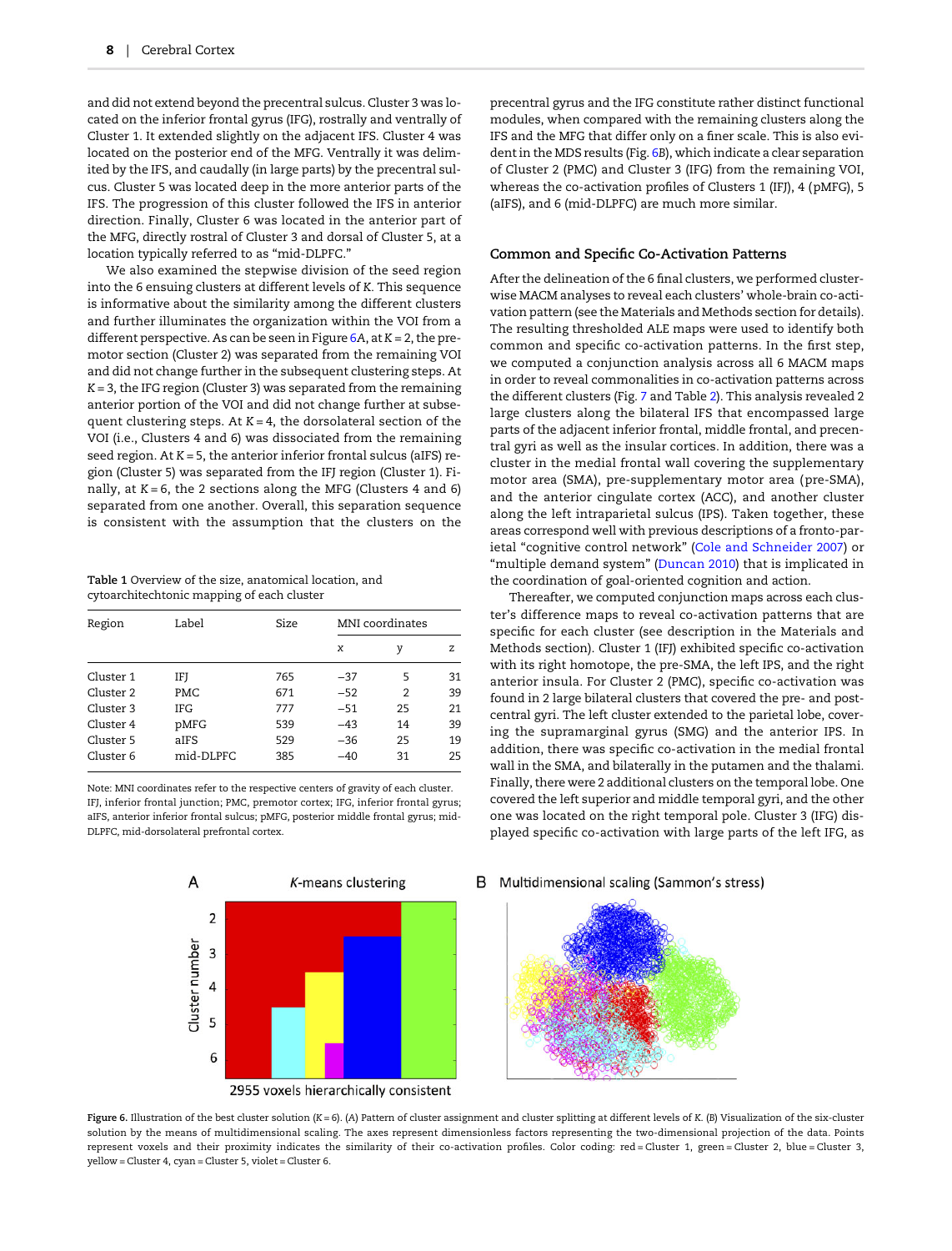<span id="page-8-0"></span>

Figure 7. Conjunction map of the co-activation patterns across all 6 clusters.

Table 2 Overview of the conjunction analysis across the co-activation maps of all 6 clusters

| Region | Size | MNI coordinates |       |    |  |
|--------|------|-----------------|-------|----|--|
|        |      | x               | ν     | z  |  |
| L IFS  | 4383 | -43             | 16    | 21 |  |
| R IFS  | 2787 | 43              | 20    | 21 |  |
| MFC    | 188  | 10              | 16    | 48 |  |
| L IPS  | 1579 | $-34$           | $-54$ | 46 |  |

Note: MNI coordinates refer to the respective centers of gravity and the cluster size is indicated in the number of voxels.

IFS, inferior frontal sulcus; MFC, medial frontal cortex; IPS, intraparietal sulcus.

well as with 2 clusters located on the left middle and inferior temporal gyri (MTG, ITG). For Cluster 4 (pMFG), there was a single focus of specific co-activation, located in the left posterior inferior parietal lobule (IPL). Cluster 5 (aIFS) exhibited specific coactivation with its right homotope and with the rostral anterior cingulate cortex (ACC). Finally, for Cluster 6 (mid-DLPFC), specific co-activation was found within its right homotope, as well as bilaterally on the medial IPL. Figure [8](#page-9-0) and Table [3](#page-10-0) illustrate the specific co-actication patterns of all 6 clusters.

#### Functional Characterization

To examine functional characteristics of the different clusters, we employed a post hoc analysis of the functional profiles of experiments that activate each cluster. To this end, we quantified forward and reverse inference of BDs and PCs separately for each cluster (see the Materials and Methods section). Of note, this inference is constrained by the taxonomy and categorization scheme of the BrainMap database and should therefore be considered as explorative. Overall, the data confirmed the strong link between the left frontal lobe and linguistic functions, as reflected in the frequent and strong association of language-related categories with all 6 clusters. In addition, some marked differences in the clusters' profiles were evident. In brief, Cluster 2 was strongly related with action processing, both action execution as well as action observation and imagination. Cluster 3 showed the strongest association with language and semantic memory. Finally, Clusters 1, 4, 5, and 6 all showed a reliable association with tasks requiring cognitive control across a rather wide array of subprocesses, including conflict resolution (Stroop task), flexibility (task-switching or Wisconsin card sorting test), and working memory (n-back task), with little evidence for pronounced differences between the clusters (see [Supplementary](http://cercor.oxfordjournals.org/lookup/suppl/doi:10.1093/cercor/bhv073/-/DC1) [Figs 1 and 2](http://cercor.oxfordjournals.org/lookup/suppl/doi:10.1093/cercor/bhv073/-/DC1) for a complete overview).

In the next step, we further specified the functional characterization of Cluster 1 (IFJ), Cluster 5 (aIFS), and Cluster 6 (mid-DLPFC) using a location-based topic-mapping analysis via Neurosynth (see the Materials and Methods section). We focused on these 3 clusters because they correspond most closely to activation foci in the cognitive control literature and are often treated similarly. As in the previous analyses, we examined both forward inference and reverse inference to reveal the consistency and the specificity links between the clusters and functions, as reflected in the respective terms (see the Materials and Methods section). Replicating the previous set of analyses, all 3 clusters exhibited strong links with both executive and linguistic functions. Yet, with regard to control functions, subtle differentiations were evident between the clusters' profiles. The IFJ cluster was primarily associated with functions related to the selection and specification of task demands (e.g., "taskrelevant," "stop", "congruency", "rules", or "contextual"). The aIFS cluster, on the other hand, was most strongly associated with functions related to interference resolution (e.g., "competition," "task-irrelevant," and "violations") and attention shifts (e. g., "shifting," or " switching"). Finally, the mid-DLPFC cluster clearly showed the strongest link to working memory (e.g., "1 back," "2-back," "n-back," and "visuospatial") and higher-order planning functions (e.g., "maintenance," planning," "preparation," and "task-irrelevant"; see [Supplementary Tables 1 and](http://cercor.oxfordjournals.org/lookup/suppl/doi:10.1093/cercor/bhv073/-/DC1) [2](http://cercor.oxfordjournals.org/lookup/suppl/doi:10.1093/cercor/bhv073/-/DC1) for a complete overview).

#### External Validation

In the last series of analyses, we sought to validate our parcellation of the IFJ (Cluster 1) with independent data. To this end, we compared this cluster with several parcellation schemes and coordinates from the literature. Only the IFJ cluster was subjected to these analyses, as the outer boundaries of the adjacent clusters are likely incomplete due to the arbitrary boundaries of our seed region (see the Materials and Methods section). We first examined the parcellation by [Neubert et al. \(2014\).](#page-15-0) As mentioned above, this study employed a combination of RSFC and diffusion-weighted imaging to identify the subdivision of the ventrolateral frontal cortex. In this study, a cluster was identified at the caudal end of the IFS, directly rostral to the precentral gyrus, which was similarly labeled as IFJ. As can be seen in Figure [9](#page-11-0)A, the 2 clusters showed good overlap, which was confirmed by a Dice coefficient of 0.58. The cluster from the present study extended slightly further caudally, though it covered the adjacent ventral premotor cortex (displayed in green) only minimally. Next, we examined the parcellation by [Yeo et al. \(2011\)](#page-16-0). This study subdivided the entire neocortex based on cluster analyses of RSFC data, yielding one large cluster along the entire IFS. Figure [9](#page-11-0)B shows that Cluster 1 from the present study cleanly matched into the caudal end of this IFS region, in particular at the caudal and dorsal transitions to the precentral gyrus and MFG, respectively. Finally, we examined the parcellation by [Gordon et al. \(2014\)](#page-15-0) who employed RSFC-boundary mapping to the entire neocortex. As shown in Figure [9](#page-11-0)C, they identified 3 parcels along the IFS in rostrocaudal orientation. The most caudal parcel overlapped with Cluster 1 from the present study. In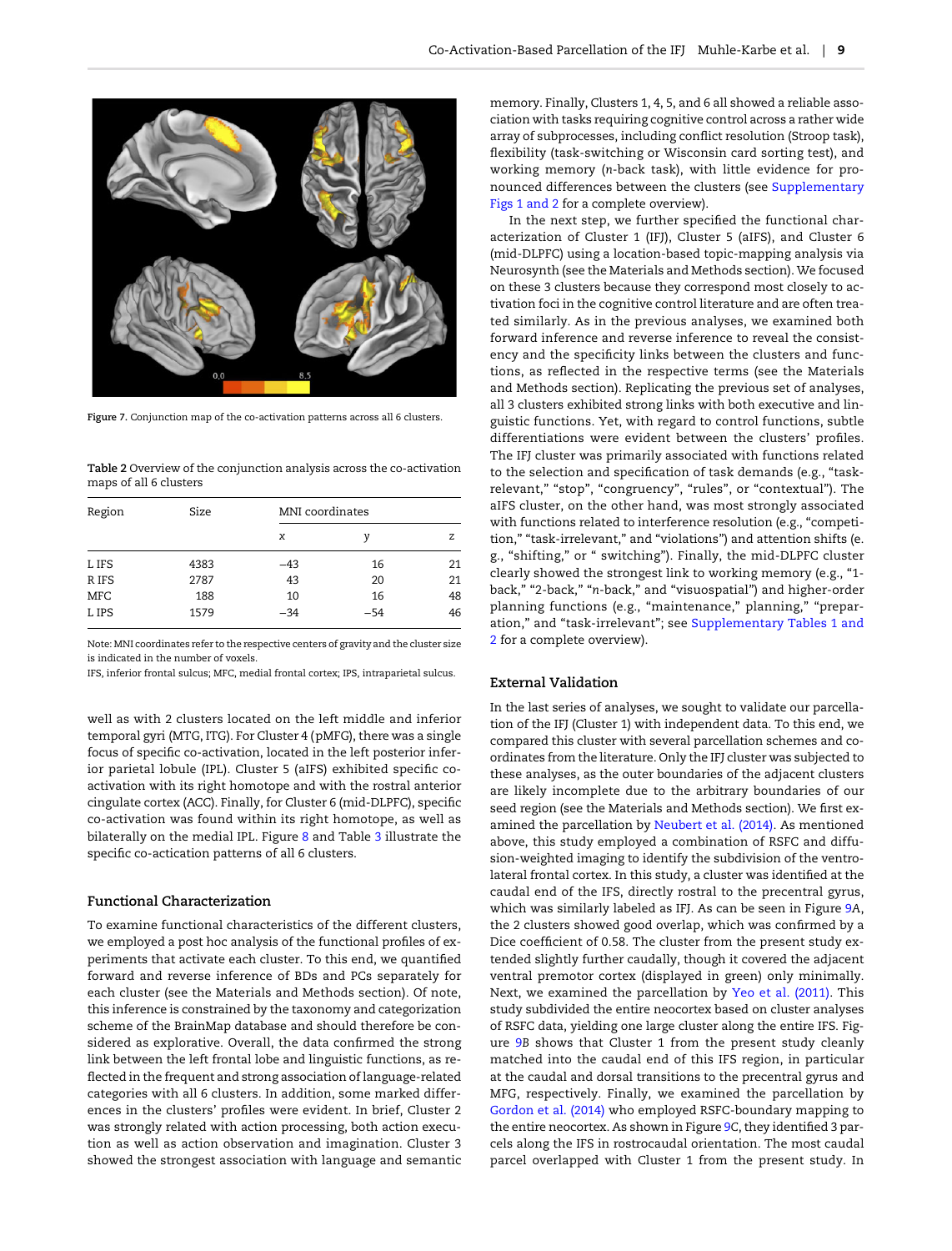<span id="page-9-0"></span>

Figure 8. Specific patterns of co-activation for each cluster (i.e., regions that show significantly stronger co-activation with a given cluster than with all other 5 clusters). Patterns for the Clusters 1–6 are displayed from top to bottom.

particular, the dorsal boundary to the caudal MFG, the rostral boundary to the intermediate IFS parcel, and the caudal boundary to the precentral gyrus aligned closely. Overall, therefore, the IFJ cluster from our study matched well with existing parcellation schemes of the LPFC. As the latter were derived from differing data modalities and with different parcellation criteria, this corroborates the validity and functional anatomical plausibility of our results. Differences between parcellations were evident primarily with regard to ventral boundaries, which were more dorsal in our cluster and that by [Neubert et al. \(2014\)](#page-15-0) compared with the schemes by [Yeo et al. \(2011\)](#page-16-0) and [Gordon et al. \(2014\).](#page-15-0) Although only speculative at this point, this may reflect methodological differences across investigations (e.g., between seedbased and non-seed-based analyses).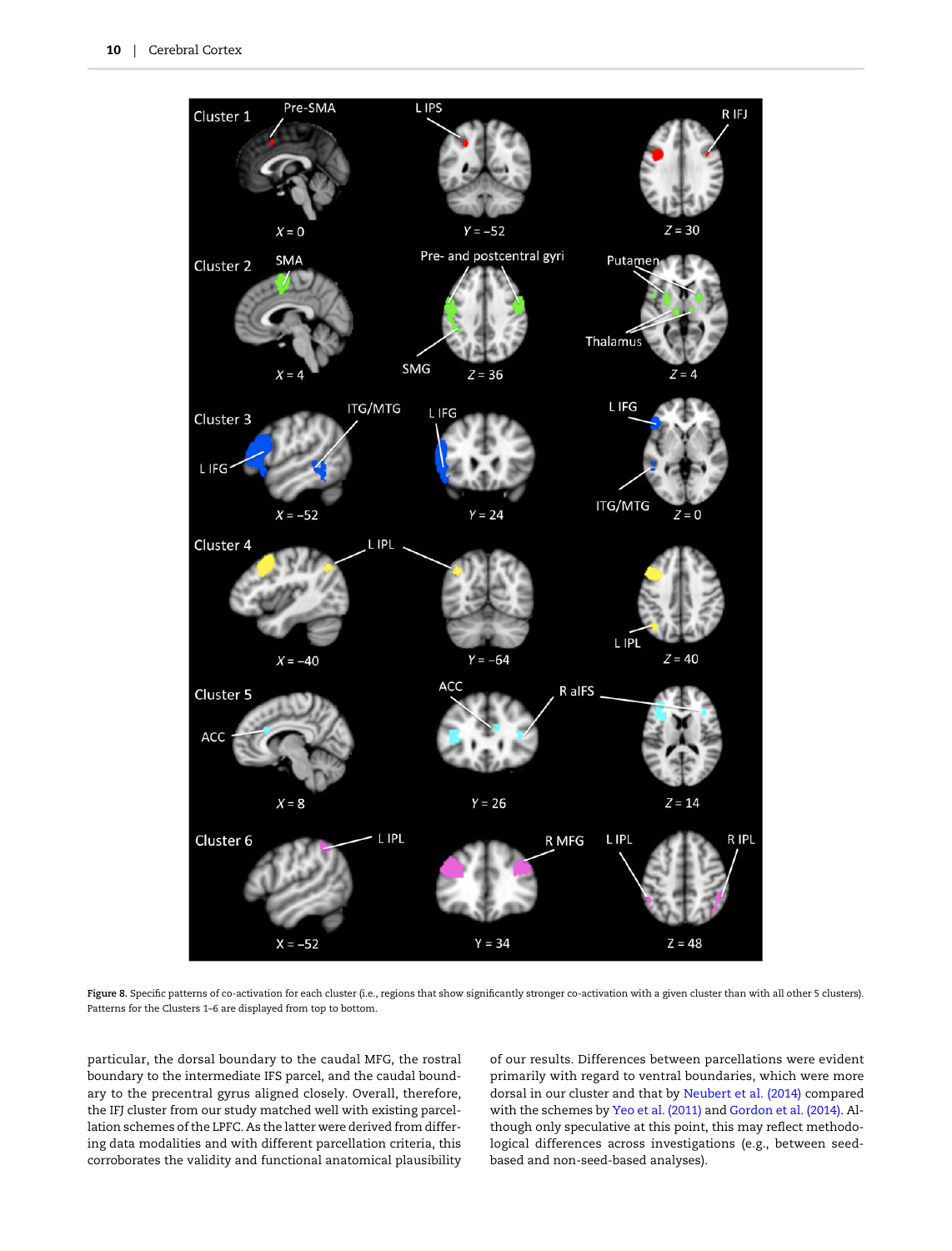<span id="page-10-0"></span>

| Region                          | Size | MNI coordinates |          |      |
|---------------------------------|------|-----------------|----------|------|
|                                 |      | x               | y        | Z    |
| Cluster 1                       |      |                 |          |      |
| L IFJ                           | 764  | $-38$           | 4        | 32   |
| R IFJ                           | 96   | 42              | 9        | 27   |
| Pre-SMA                         | 131  | $\overline{2}$  | 17       | 46   |
| L IPS                           | 253  | $-27$           | $-58$    | 43   |
| R anterior insula               | 101  | 34              | 28       | $-3$ |
| Cluster 2                       |      |                 |          |      |
| L pre- and postcentral gyri/SMG | 2954 | $-49$           | -8       | 37   |
| R pre- and postcentral gyri     | 1710 | 51              | 1        | 36   |
| SMA/pre-SMA                     | 1270 | $-1$            | 2        | 55   |
| L SPL                           | 142  | $-32$           | $-51$    | 59   |
| L Putamen                       | 350  | 26              | $\Omega$ | 1    |
| R Putamen                       | 177  | 25              | 3        | 4    |
| L Thalamus                      | 330  | $-10$           | $-22$    | 3    |
| R Thalamus                      | 137  | 12              | $-18$    | 8    |
| L STG/MTG                       | 157  | $-55$           | $-38$    | 14   |
| R Temporal pole                 | 73   | 52              | 10       | $-8$ |
| Cluster 3                       |      |                 |          |      |
| L IFG                           | 1530 | $-50$           | 26       | 9    |
| L ITG/MTG                       | 96   | $-52$           | $-46$    | $-9$ |
| Cluster 4                       |      |                 |          |      |
| L pMFG                          | 1530 | $-41$           | 14       | 43   |
| L IPL                           | 137  | $-40$           | $-65$    | 41   |
| Cluster 5                       |      |                 |          |      |
| L IFS                           | 811  | $-37$           | 27       | 14   |
| R IFS                           | 129  | 39              | 26       | 14   |
| R ACC                           | 106  | 8               | 25       | 25   |
| Cluster <sub>6</sub>            |      |                 |          |      |
| L MFG                           | 944  | $-38$           | 34       | 29   |
| R MFG                           | 794  | 40              | 37       | 27   |
| L IPL                           | 93   | $-50$           | $-48$    | 49   |
| R IPL                           | 464  | 48              | $-49$    | 47   |

SPL, superior parietal lobule; STG, superior temporal gyrus.

In the final set of validation analyses, we compared our parcellation of the IFJ with different paradigm-based meta-analyses of executive functions from the literature. This confirmed that foci related to different control functions were located within the boundaries of the IFJ cluster, including task-switching ([Derrfuss et al. 2005;](#page-14-0) located at −40, 4, 30; [Niendam et al. 2012](#page-15-0); located at −38, 6, 28), Stroop interference ([Derrfuss et al. 2005](#page-14-0); located at −40, 4, 32), response inhibition ([Niendam et al. 2012](#page-15-0); 2 peaks located at −42, 4, 32; and at −44, 6, 26; Levy and Wagner 2001; located at −46, 10, 28), and working memory ([Niendam](#page-15-0) [et al. 2012;](#page-15-0) located at −42, 16, 24; [Rottschy et al. 2012](#page-16-0); located at −46, 10, 26). Altogether, these results support the existence of a "core" IFJ region at the caudal and dorsal end of the IFS that possesses unique functional connections and contributes to a variety of cognitive demands.

## Discussion

In the present study, we conducted a CBP of the left IFS and its adjacent sections within the LPFC. Our results show that a single IFJ region can be distinguished from neighboring areas on the basis of specific whole-brain co-activation patterns. Moreover, our data specify the IFJ's borders to the premotor cortex, the IFG, and the aIFS/mid-DLPFC. We discuss in the following section how our findings elucidate the role of the IFJ in human cognition, the organization of cognitive control functions in the frontal lobe, and the relationship between control and language in the left LPFC.

#### The IFJ as a Distinct Module in the LPFC

Our finding that the IFJ can be identified on the basis of a specific pattern of whole-brain co-activation solidifies the hypothesis that this brain region constitutes a core functional unit within the human frontal lobe [see [Brass, Derrfuss, et al. \(2005\)\]](#page-13-0). This notion was further substantiated by the correspondence of the IFJ cluster with different parcellations from the literature, especially the one by [Neubert et al. \(2014\).](#page-15-0) These parcellations converged not only in terms of location and extent, but also yielded very similar connections of the IFJ region (including pre-SMA, anterior insula, and the IPS). Our data therefore strongly imply that there is a core IFJ region that possesses specific anatomical and functional connections. This may serve as a template for future neuroimaging studies and help elucidating whether or not a given focus is likely to be located in the IFJ.

Importantly, the resulting borders between the IFJ and neighboring areas, along with the co-activation profiles of these regions, were anatomically plausible and converge with the existing literature. Caudally, the IFJ was dissociated from a cluster that occupied large parts of the premotor cortex (Cluster 2). This cluster exhibited specific co-activation with the SMA, the left anterior IPS/SMG, bilateral putamen and thalami, and showed a clear involvement in basic motor control functions. This finding is consistent with a large body of literature on a parietal–premotor network involved in action planning ([Jeannerod et al.](#page-15-0) [1995;](#page-15-0) [Wise et al. 1997](#page-16-0); [Rushworth et al. 2003](#page-16-0); [Desmurget and](#page-14-0) [Sirigu 2009\)](#page-14-0) and RSFC delineations of a "sensorimotor network" ([Smith et al. 2009;](#page-16-0) [Power et al. 2011\)](#page-16-0). Ventrally, the IFJ bordered a cluster that extended on the IFG (Cluster 3). This cluster exhibited specific co-activation with the ITG/MTG and showed a strong link with linguistic and semantic processing, largely matching the locations reported in recent meta-analyses on language production and semantic memory [\(Vigneau et al. 2006;](#page-16-0) [Binder et al.](#page-13-0) [2009](#page-13-0); [Clos et al. 2013](#page-14-0)). Finally, the IFJ could also be distinguished from more rostral regions in the vicinity of the IFS that were also implicated in cognitive control. One of these clusters was located more dorsally on the posterior end of the MFG and exhibited specific co-activation with the left posterior IPL (Cluster 4). Interestingly, this resembles 2 recent investigations that have identified very similar regions as being functionally connected both during memory retrieval ([Nelson et al. 2010\)](#page-15-0) and in the resting state ([Power et al. 2011](#page-16-0)). Thus, although these regions do not constitute a commonly described network, they seem to form a replicable module that should be further examined with future research. Another cluster (Cluster 5) was located rostrally of the IFJ within the aIFS. This cluster was specifically co-activated with its right homotope and the ACC, and showed a clear involvement in cognitive control functions, most clearly in aspects related to the resolution of cognitive interference. The distinction of the aIFS from the IFJ is relevant, as a number of studies have reported parallel foci in both of these regions (e.g., [Zysset et al. 2001](#page-16-0); [Ruge and](#page-16-0) [Wolfensteller 2010](#page-16-0); [Kuo et al. 2014](#page-15-0); [Bahlmann et al. 2015\)](#page-13-0). Our finding indicates that this may reflect activity in 2 related but nonetheless distinct cortical entities (see also the next section). The specific co-activation of the aIFS cluster with the ACC is also of interest. Notably, although both cingulate and frontolateral cortices are generally considered pivotal regions for control, current accounts make rather different assumptions about their respective contributions. Some frameworks emphasize their similarity in dynamically coding task-relevant variables (e.g.,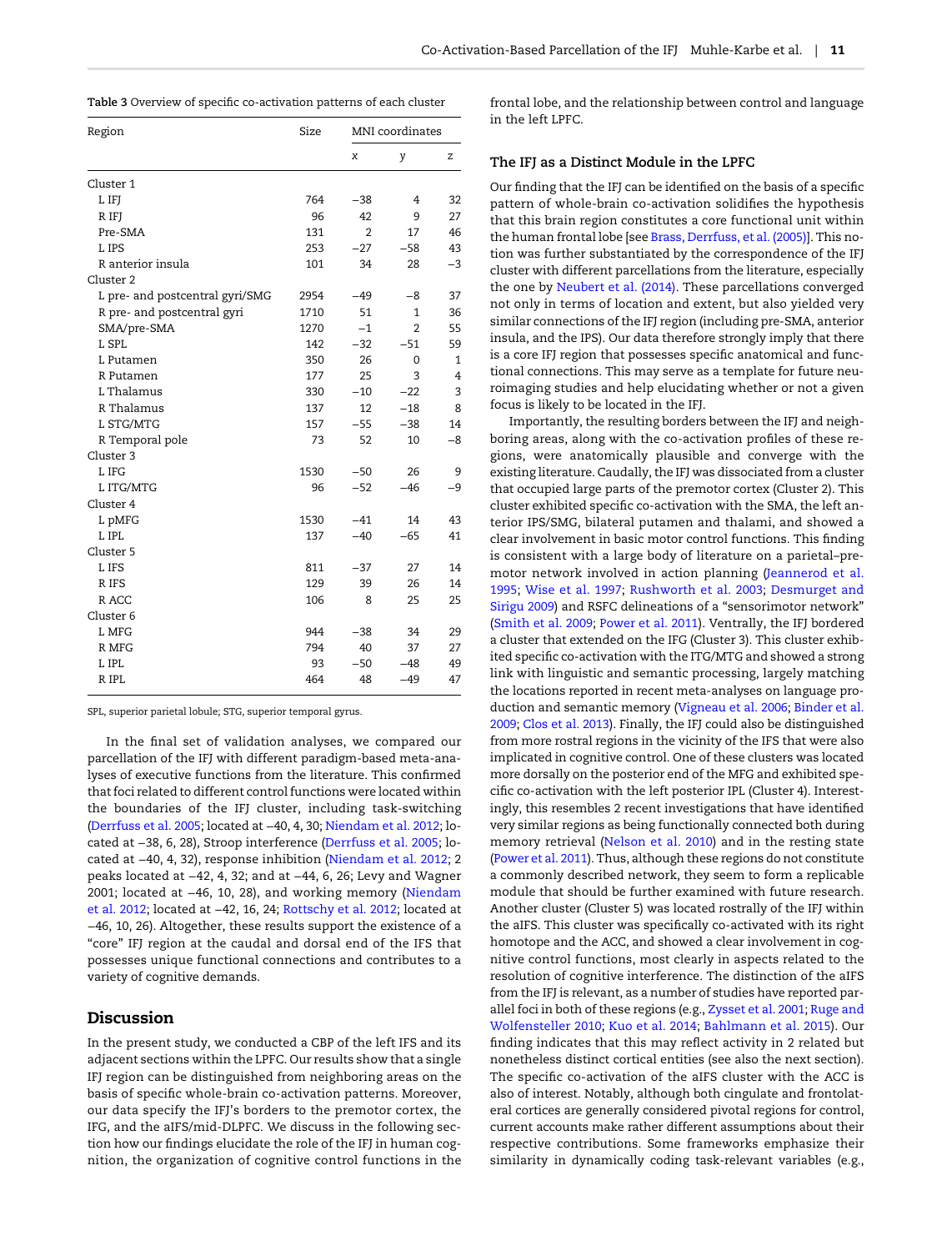<span id="page-11-0"></span>

Figure 9. Comparison of Cluster 1 in the present study with existing parcellation schemes. (A) Parcellation of the IFJ (blue) and ventral premotor cortex (green) by [Neubert](#page-15-0) [et al. \(2014\).](#page-15-0) (B) Parcellation of the neocortex by [Yeo et al. \(2011\)](#page-16-0). (C) Parcellation of the neocortex by [Gordon et al. \(2014\).](#page-15-0) Note: Figures on the left shows the clusters/parcels from the respective studies alone. Figures in the middle display Cluster 1 from the present study (red) overlaid on the respective parcellation. Figures on the right display in high resolution the overlap between the cluster from the present study and the respective external parcellation schemes.

[Duncan 2010\)](#page-14-0), while others have proposed that they serve rather complementary roles, for example, in detecting interference and implementing top-down control ([Botvinick et al. 2001\)](#page-13-0) or in generating task control signals at different time scales ([Dosenbach](#page-14-0) [et al. 2008](#page-14-0)). Our results do not permit to distinguish between these accounts, but the finding of ACC–LPFC co-activation itself, along with the functional characterization, underscores the involvement of both regions in overcoming cognitive interference via adjustments of top-down control. Finally, we identified a cluster that was located on the more rostral sections of the MFG, rostral to Cluster 4 and dorsal to Cluster 5, corresponding to classical mid-DLPFC locations from the working memory and conflict control literature (e.g., [MacDonald et al. 2000](#page-15-0); [Bunge et al. 2002](#page-14-0); [Braver](#page-14-0) [et al. 2003;](#page-14-0) Curtis and D'[Esposito 2003](#page-14-0); [Feredoes et al. 2011](#page-15-0); [Nee](#page-15-0) [and Brown 2012,](#page-15-0) [2013\)](#page-15-0). The specific co-activation of this cluster with the bilateral medial IPL nicely aligns with a number of findings that similarly observed enhanced coupling between DLPFC and the IPL, as opposed to stronger coupling between the IPS and more posterior LPFC regions such as the IFJ (e.g., [Dosenbach](#page-14-0) [et al. 2006](#page-14-0), 2007; [Neubert et al. 2014](#page-15-0)).

## Toward a Taxonomy of Frontal Lobe Functions

Despite the clear anatomical delineation of the IFJ, the functional differentiation of this area from more rostral regions (i.e., aIFS and mid-DLPFC) proved challenging. All 3 clusters were shown to be generally associated with classical cognitive control tasks (e.g., the Stroop task, the n-back task, or the Wisconsin Card Sorting Test) and—to different extents—with linguistic functions (see the section below for further discussion). On the one hand, this

high degree of similarity could be taken as support for adaptive coding or global workspace models that assume the entire IFS to be involved in general purpose problem-solving functions (e. g., [Dehaene et al. 1998](#page-14-0); [Duncan and Owen 2000](#page-14-0); [Duncan 2010,](#page-14-0) [2013](#page-14-0)). On the other hand, this result may also reflect that the currently available taxonomic labels lack the specificity that is necessary to capture subtle differences between the functions of LPFC subregions. As noted above, it is questionable to what extent our current terminology maps onto the computations of the human brain ([Poldrack](#page-15-0) 2006). Finally, it is also conceivable that the subregions along the IFS make distinct contributions to common overarching control functions, and are thus commonly activated by the same experimental paradigms. The text-miningbased post hoc analyses yielded some explorative evidence in favor of this interpretation: While the aIFS and the mid-DLPFC were most strongly associated with working memory and resolving interference from task-irrelevant information, the IFJ exhibited a more general association with contextual rules and the selection of task-relevant information. Interestingly, a similar distinction has been made in the working memory literature. [Feredoes](#page-15-0) [et al. \(2011\)](#page-15-0) recently proposed that the DLPFC "plays a role in target protection (. . .) whereas the inferior frontal junction plays a role in distinguishing relevant from irrelevant information for encoding" (p. 17513). A somewhat related distinction has been made by [Dosenbach et al. \(2006](#page-14-0), [2007,](#page-14-0) [2008](#page-14-0)). Based on patterns of RSFC and meta-analyses of different types of control signals (i.e., startcue related, sustained throughout the block, and error-related) across a large set of different tasks, they proposed that the IFJ (labeled "dFC" or "frontal cortex") is involved in processes of cue interpretation and task initiation, whereas the DLPFC contributes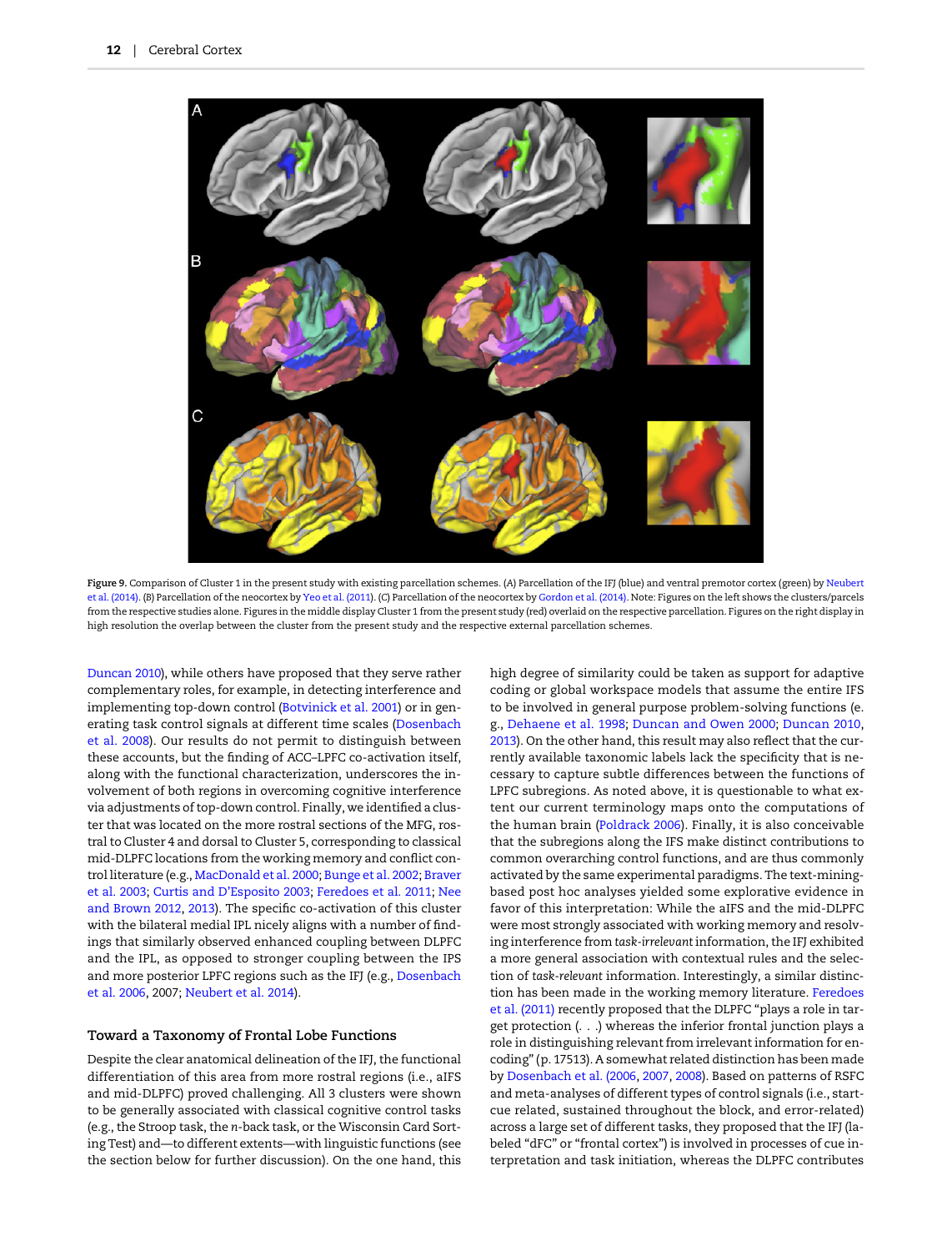more specifically to dynamic adjustments in control settings during task performance. A final difference between the aIFS/DLPFC and the IFJ that has been documented in the literature is that only the latter is subject to severe capacity limitations ([Dux et al. 2006,](#page-14-0) [2009](#page-14-0); [Tombu et al. 2011;](#page-16-0) [Todd et al. 2011](#page-16-0)) and contributes to both exogenous and endogenous control of attention ([Asplund et al.](#page-13-0) [2010\)](#page-13-0). Hence, the most plausible interpretation at the current stage is that the IFJ serves as a central bottleneck at the interface of bottom-up and top-down processing, whereas more rostral DLPFC regions participate more generally in top-down control to enforce task goals against external interference.

## Co-Organization Principles Within Frontal and Parietal Cortices

From a broader perspective, our findings also contribute to theorizing on the organization principles of the frontal lobe. Gradient theories posit that the frontal cortex is organized into distinct modules along its rostrocaudal axis, with more rostral regions serving increasingly abstract or "higher-order" control functions (e.g., [Koechlin and Summer](#page-15-0)field 2007; [Badre 2008](#page-13-0)). While the earliest versions of gradient theories were primarily concerned with the LPFC, recent work has indicated that a similar gradation may exist within the medial frontal wall ([Kouneiher et al. 2009;](#page-15-0) [Kim et al. 2011;](#page-15-0) [De Baene et al. 2012](#page-14-0)), possibly reflecting the interplay between motivational and evaluative functions of the MFC and executive functions of the LPFC [see [Kouneiher et al.](#page-15-0) [\(2009\)](#page-15-0)]. Our results concur with these observations in revealing systematic patterns of mediolateral co-activation along the rostrocaudal axis of the frontal lobe. Most caudally, specific co-activation was found between the SMA and bilateral premotor cortices. This corresponds nicely with the network of areas that has typically been implicated in concrete "first-order" control, that is, action selection in response to the identity of concrete stimuli. In the intermediate parts of our seed region, specific co-activation was evident between the pre-SMA and bilaterally in the IFJ. This is also in accord with a network of areas that has been linked to contextual "second-order" control, that is, action control based on contextual rules that specify the behavioral relevance of stimulus features. Finally, in the most rostral part of the IFS, we observed co-activation of the ACC and the aIFS. This roughly corresponds to areas implicated in abstract "third-level" control, that is, the guidance of behavior based on temporally distal and/or dimensionally complex rules. However, it must be noted that the frontolateral component of this

network is sometimes located more dorsally and could match more closely with Cluster 6 from our analysis.

An additional and novel observation in our data is that the different frontal networks exhibited specific patterns of co-activation with the parietal lobe. The caudal SMA–premotor network exhibited specific co-activation with the left anterior IPS/SMG, a region that has been strongly linked with motor attention ([Rushworth, Ellison, et al. 2001](#page-16-0); [Rushworth, Krams, et al. 2001;](#page-16-0) [Rushworth et al. 2003\)](#page-16-0). The intermediate pre-SMA/IFJ network exhibited specific co-activation with the left medial IPS. This part of the IPS has been implicated in visuomotor transformations ([Grefkes et al. 2004\)](#page-15-0), and updating of context-dependent stimulus–response contingencies [\(Corbetta and Shulman 2002;](#page-14-0) [Brass, Ullsperger, et al. 2005](#page-13-0); [Donsenbach et al. 2007](#page-14-0); [Muhle-Karbe,](#page-15-0) [Andres, et al. 2014\)](#page-15-0). No specific parietal co-activation was observed for the rostral ACC/aIFS network. As noted above, this might be related to the spatial uncertainty of the frontolateral component and the medial IPL, specifically co-activated with Cluster 6, could be seen as a parietal candidate region for more abstract components of control. Thus, in summary, our data not only confirm recent observations of parallel rostrocaudal gradients in the lateral and medial frontal lobes, but also indicate that the frontal gradation might correspond to specific subregions in the parietal cortex (see Fig. 10 for an illustration). In particular, the latter observation should be scrutinized more directly in future studies.

Note, however, that co-activation between specific subregions in the frontal and the parietal lobes should not be taken to imply that these regions serve equivalent functions. For example, we have recently shown, by means of transcranial magnetic stimulation (TMS), that the left IFJ and the left IPS make distinct causal contributions to task-switching, despite the robust co-activation of these areas in fMRI studies [\(Muhle-Karbe, Andres, et al. 2014](#page-15-0)). Specifically, while TMS over the IFJ interfered with shifting between abstract goals for stimulus categorization, TMS over the IPS perturbed the selection of more concrete stimulus-response mapping rules. Accordingly, co-activation between frontal and parietal subregions during complex tasks likely reflect highly related but nevertheless dissociable functions.

#### Cognitive Control and Language in the Left LPFC

A final aspect of our data pertains to the co-existence of linguistic and executive functions in large parts of our seed region. The strongest link with language was observed in Cluster 3 that



Figure 10. Schematic illustration of functional gradients in frontolateral, frontomedian, and parietal cortices. Circles refer to concrete "first-order" control functions, triangles refer to intermediate "second-order" control functions, and squares refer to abstract "third-order" control functions (see text for details). Note that the parietal component of third-order control is based on the specific co-activation of Cluster 6.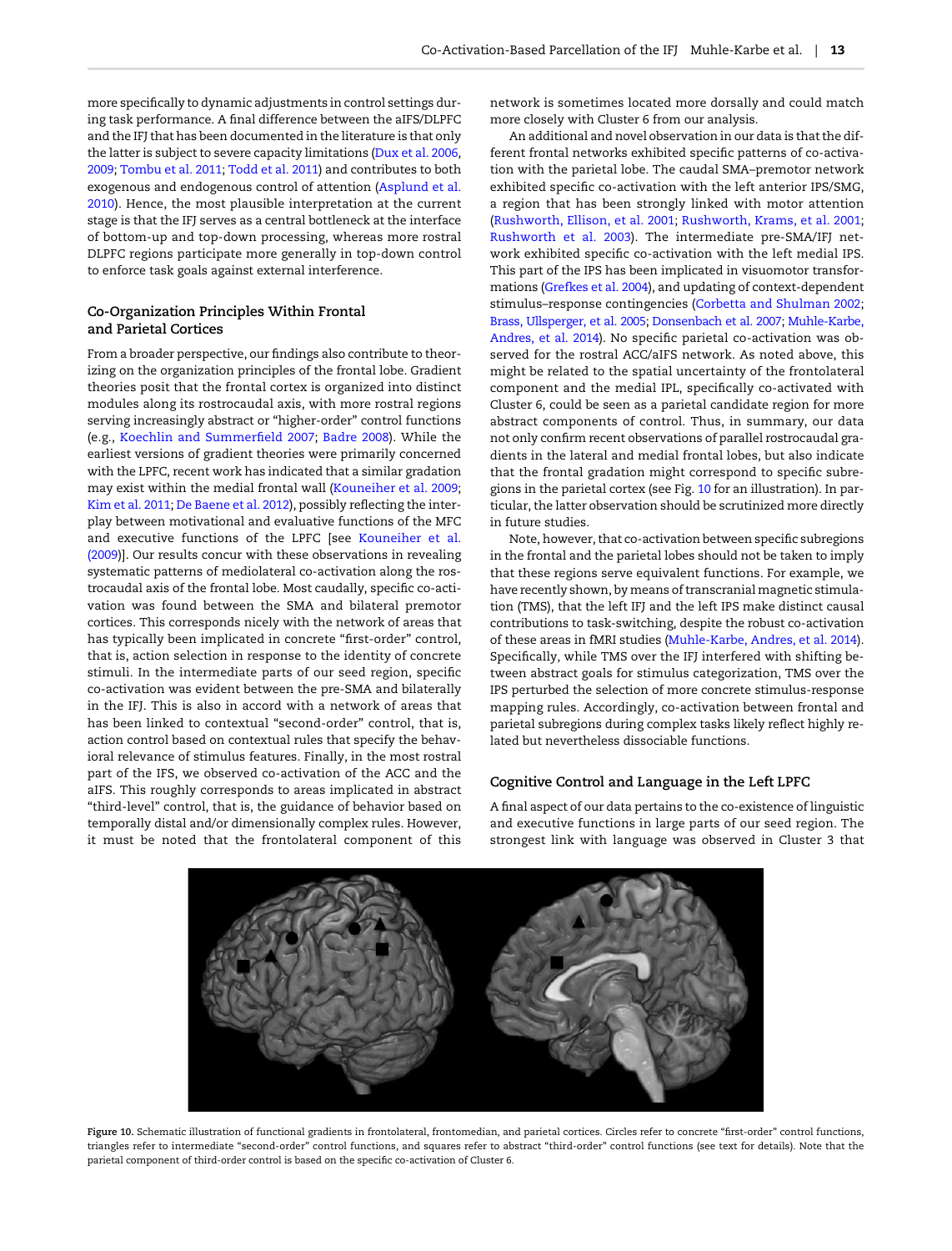<span id="page-13-0"></span>included the dorsal part of Broca's region. However, associations with linguistic functions were also found in the more dorsal areas along the IFS that are typically implicated in abstract cognitive control processes. This result is interesting given the ongoing debate in the literature on the relation between language and control (e.g., [Hagoort 2005;](#page-15-0) [Koechlin and Jubault 2006;](#page-15-0) [Fedorenko](#page-14-0) [et al. 2012\)](#page-14-0). One possible interpretation of our data would be that language and control rely on shared mechanisms, at least under particular conditions. In line with this view, control-related brain activity is often left-lateralized when tasks include verbal stimulus material (e.g., [Kouneiher et al. 2009](#page-15-0); Asplund et al. 2010; [De](#page-14-0) [Baene et al. 2012;](#page-14-0) [Rottschy et al. 2012](#page-16-0)), linguistic categorizations ([Stephan et al. 2003](#page-16-0)), or when self-verbalization is an adaptive strategy for task performance [see [Gruber and Goschke \(2004\)](#page-15-0)]. Thus, left-lateralized LPFC regions might serve control functions in the service of linguistic information coding, whereas nonlinguistic attentional capacities might be more right-lateralized (e.g., [Mesulam 1981](#page-15-0); [Corbetta and Shulman 2002;](#page-14-0) [Cai et al.](#page-14-0) [2012\)](#page-14-0). Alternatively, however, the neural overlap of language and control functions in our study could also result from methodological constraints. For instance, low-level baseline contrasts in language studies might confound linguistic and control demands. Likewise, the averaged group data that were input to our analyses could mask a more fine-scaled modularization that is evident only at the level of individual subjects ([Fedorenko](#page-14-0) [et al. 2010\)](#page-14-0). In any event, more research will be necessary to disambiguate the relation between the neural bases of language and control in the left frontal lobe.

#### Limitations and Future Directions

Although our parcellation was consistently supported both by the employed cluster metrics and the parcellation's concordance with external data, it should be emphasized that it does not reflect a conclusive or "correct" parcellation of the L IFS seed region for several reasons. First and foremost, our study aimed at delineating the IFJ within its cortical environment and the seed region was designed for this purpose. This allowed us to characterize the transition from the IFJ to adjacent areas in different directions, but the outer boundaries of these areas are unlikely to be conclusively mapped in our study. Second, the frontal lobe in particular can be subdivided on the basis of diverse modalities and criteria (e.g., cortico-cortical connections, cortico-striatal projections, attended sensory modality, level of abstraction, and cytoarchitecture) and the resulting schemes will inevitably depend to some degree on these choices [see Amunts et al. (2014) and Bertolero and D'Esposito (2014) for discussion]. Accordingly, our findings only provide the optimal scheme for the chosen modality and future research must determine its generalizability. Finally, future studies should also examine to what extent our scheme applies to the right hemisphere and if a right IFJ can be identified in a similar manner.

## Conclusion

In the present study, we conducted a CBP of the left posterior LPFC to delineate the IFJ from neighboring brain areas on the basis of specific whole-brain co-activation patterns. Our results strengthen the idea that the IFJ constitutes a core functional unit within the frontal lobe and delineate the transition from this area to adjacent parts of the LPFC. More generally, our study underscores the usefulness of meta-analytic techniques in revealing modularization in the human brain.

## Supplementary Material

[Supplementary material can be found at:](http://cercor.oxfordjournals.org/lookup/suppl/doi:10.1093/cercor/bhv073/-/DC1) [http://www.cercor.](http://www.cercor.oxfordjournals.org/) [oxfordjournals.org](http://www.cercor.oxfordjournals.org/)

## Funding

This work was supported by grant B/09019/02 of the Flemish Research Foundation (FWO; P.S.M.-K. and M.B.), grants EI 816/4-1, EI 816/6-1, and LA 3071/3-1 of the German Research Foundation (DFG; S.B.E.), the Human Brain Project of the European EFT program (S.B.E.), grant R01-MH074457 from the National Institute of Mental Health (S.B.E.), and a Christopher Welch Scholarship (F.X.N.).

#### Notes

Conflict of Interest: None declared.

#### References

- Amunts K, Hawrylycz MJ, Van Essen DC, Van Horn JD, Harel N, Poline J-B, De Martino F, Bjaalie JG, Dehaene-Lambertz G, Dehaene S, et al. 2014. Interoperable atlases of the human brain. Neuroimage. 99:525–532.
- Amunts K, Lenzen M, Friederici AD, Schleicher A, Morosan P, Palomero-Gallagher N, Zilles K. 2010. Broca's region: novel organization principles and multiple receptor mapping. PLoS Biol. 8:1–16.
- Asplund CL, Todd JJ, Snyder AP, Marois R. 2010. A central role for the lateral prefrontal cortex in goal-directed and stimulusdriven attention. Nat Neurosci. 13:507–512.
- Badre D. 2008. Cognitive control, hierarchy, and the rostro-caudal organization of the frontal lobes. Trends Cogn Sci. 12:193–200.
- Badre D, D'Esposito M. 2007. Functional magnetic resonance imaging evidence for a hierarchical organization of the prefrontal cortex. J Cogn Neurosci. 19:2082–2099.
- Badre D, D'Esposito M. 2009. Is the rostro-caudal axis of the frontal lobe hierarchical? Nat Rev Neurosci 10:659–669.
- Bahlmann J, Aarts E, D'Esposito M. 2015. Influence of motivation on control hierarchy in the human frontal cortex. J Neurosci. 35:3207–3217.
- Baldauf D, Desimone R. 2014. Neural mechanisms of objectbased attention. Science. 344:424–427.
- Bertolero M, D'Esposito M. 2014. There is no "best" brain parcellation for complex brain networks—one parcellation is not sufficient [abstract]. Soc Neurosci. 838.01/RR13.
- Binder JR, Desai RH, Graves WW, Conant LL. 2009. Where is the semantic system? A critical review and meta-analysis of 120 functional neuroimaging studies. Cereb Cortex. 19:2767–2796.
- Botvinick M, Braver TS, Barch DM, Carter CS, Cohen JD. 2001. Conflict monitoring and cognitive control. Psych Rev. 108:624–652.
- Brass M, Derrfuss J, Forstmann B, von Cramon DY. 2005. The role of the inferior frontal junction area in cognitive control. Trends Cogn Sci. 9:314–316.
- Brass M, Ullsperger M, Knoesche TR, von Cramon DY, Phillips NA. 2005. Who comes first? The role of the prefrontal and parietal cortex in cognitive control. J Cogn Neurosci. 17:1367–1375.
- Brass M, von Cramon DY. 2004a. Decomposing components of task preparation with functional magnetic resonance imaging. J Cogn Neurosci. 16:609–620.
- Brass M, von Cramon DY. 2002. The role of the frontal cortex in task preparation. Cereb Cortex. 12:908–914.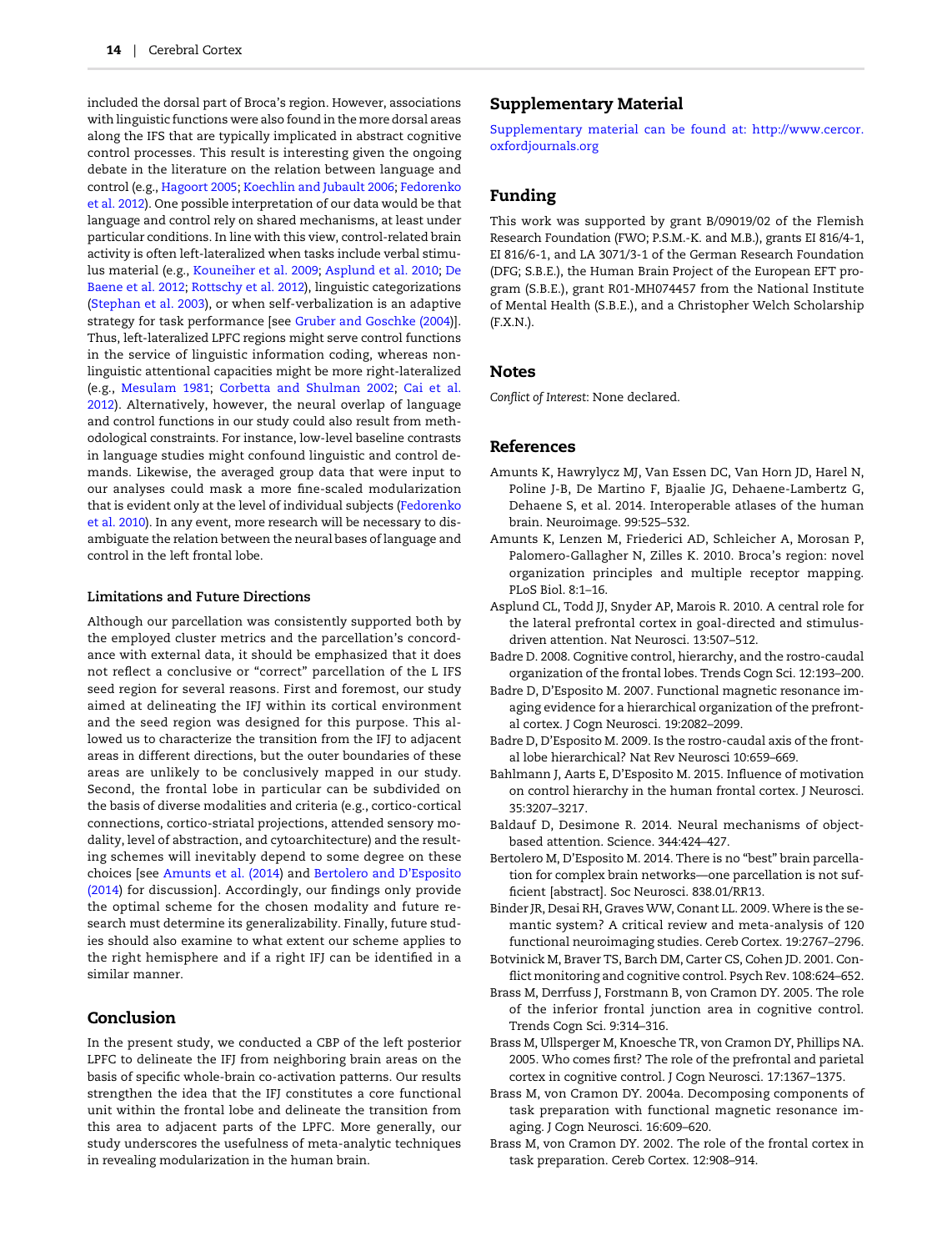- <span id="page-14-0"></span>Brass M, von Cramon DY. 2004b. Selection for cognitive control: a functional magnetic resonance imaging study on the selection of task-relevant information. J Neurosci. 24:8847–8852.
- Braver TS, Reynolds JR, Donaldson DI. 2003. Neural mechanisms of transient and sustained cognitive control during task switching. Neuron. 39:713–726.
- Bunge SA, Hazeltine E, Scanlon MD, Rosen AC, Gabrieli JDE. 2002. Dissociable contributions of prefrontal and parietal cortices to response selection. Neuroimage. 17:1562–1571.
- Bunge SA, Kahn I, Wallis JD, Miller EK, Wagner AD. 2003. Neural circuits subserving the retrieval and maintenance of abstract rules. J Neurophysiol. 90:3419–3428.
- Bzdok D, Heeger A, Langer R, Laird AR, Fox PT, Palomero-Gallagher N, Vogt BA, Zilles K, Eickhoff SB. 2015. Subspecialization in the human posterior medial cortex. Neuroimage. 106:55–71.
- Bzdok D, Laird AR, Zilles K, Fox PT, Eickhoff SB. 2013. An investigation of the structural, connectional, and functional subspecialization in the human amygdala. Hum Brain Mapp. 34:3247–3266.
- Cai Q, Van der Hagen L, Brysbaert M. 2013. Complementary hemispheric specialization for language production and visuospatial attention. Proc Natl Acad Sci. 110:322–330.
- Caspers S, Zilles K, Laird AR, Eickhoff SB. 2010. ALE meta-analysis of action observation and imitation in the human brain. Neuroimage. 50:1148–1167.
- Chikazoe J, Jimura K, Asari T. 2009. Functional dissociation in right inferior frontal cortex during performance of go/no-go task. Cereb Cortex. 19:146–152.
- Cieslik EC, Zilles K, Caspers S, Roski C, Kellermann TS, Jakobs O, Langer R, Laird AR, Fox PT, Eickhoff SB. 2012. Is there "one" DLPFC in cognitive action control? Evidence for heterogeneity from co-activation-based parcellation. Cereb Cortex. 23:223–229.
- Clos M, Amunts K, Laird AR, Fox PT, Eickhoff SB. 2013. Tackling the multifunctional nature of Broca's region meta-analytically: co-activation-based parcellation of area 44. Neuroimage. 83:174–188.
- Cole MW, Schneider W. 2007. The cognitive control network: integrated cortical regions with dissociable functions. Neuroimage. 37:343–360.
- Corbetta M, Akbudak E, Conturo TE, Snyder AZ, Ollinger JM, Drury HA, Lineweber MR, Petersen SE, Raichle ME, Van Essen DC, et al. 1998. A common network of functional areas for attention and eye movements. Neuron. 21:761–773.
- Corbetta M, Shulman GL. 2002. Control of goal-directed and stimulus-driven attention in the brain. Nat Rev Neurosci. 3:201–215.
- Crittenden BM, Duncan J. 2014. Task difficulty manipulation reveals multiple demand activity but no frontal lobe hierarchy. Cereb Cortex. 24:532–540.
- Curtis CE, D'Esposito M. 2003. Persistent activity in the prefrontal cortex during working memory. Trends Cogn Sci. 7:415–423.
- Davare M, Andres M, Cosnard G, Thonnard J-L, Olivier E. 2006. Dissociating the role of ventral and dorsal premotor cortex in precision grasping. J Neurosci. 26:2260–2268.
- De Baene W, Albers AM, Brass M. 2012. The what and how components of cognitive control. Neuroimage. 63:203–211.
- Dehaene S, Kreszberg M, Changeux JP. 1998. A neuronal model of global workspace in effortful cognitive tasks. Proc Natl Acad Sci. 95:14529–14534.
- Derrfuss J, Brass M, Neumann J, von Cramon DY. 2005. Involvement of the inferior frontal junction in cognitive control: meta-analyses of switching and Stroop studies. Hum Brain Mapp. 25:22–34.
- Derrfuss J, Brass M, von Cramon DY. 2004. Cognitive control in the posterior frontolateral cortex: evidence from common

activations in task coordination, interference control, and working memory. Neuroimage. 23:604–612.

- Derrfuss J, Brass M, von Cramon DY, Lohmann G, Amunts K. 2009. Neural activations at the junction of the inferior frontal sulcus and the inferior precentral sulcus: interindividual variability, reliability, and association with sulcal morphology. Hum Brain Mapp. 30:299–311.
- Derrfuss J, Vogt VL, Fiebach CJ, von Cramon DY, Tittgemeyer M. 2012. Functional organization of the left inferior precentral sulcus: dissociating the inferior frontal eye field and the inferior frontal junction. Neuroimage. 59:3829–3837.
- Desmurget M, Sirigu A. 2009. A parietal-premotor network for movement intention and motor awareness. Trends Cogn Sci. 13:411–419.
- Donsenbach NUF, Fair DA, Miezin FM, Cohen AL, Wenger KK, Dosenbach RAT, Fox MD, Snyder AZ, Vincent JL, Raichle ME, et al. 2007. Distinct brain networks for adaptive and stable task control in humans. Proc Natl Acad Sci. 104: 11073–11078.
- Dosenbach NUF, Fair DA, Cohen AL, Schlaggar BL, Petersen SE. 2008. A dual-networks architecture of top-down control. Trends Cogn Sci. 12:99–105.
- Dosenbach NUF, Visscher KM, Palmer ED, Miezin F, Wenger KK, Kang HC, Burgund ED, Grimes AL, Schlaggar BL, Petersen SE. 2006. A core system for the implementation of task sets. Neuron. 5:799–812.
- Duncan J. 2010. The multiple-demand (MD) system of the primate brain: mental programs for intelligent behaviour. Trends Cogn Sci. 14:172–179.
- Duncan J. 2013. The structure of cognition: attentional episodes in mind and brain. Neuron. 8:35–50.
- Duncan J, Owen AM. 2000. Common regions of the human frontal lobe recruited by diverse cognitive demands. Trends Neurosci. 23:475–483.
- Dux PE, Ivanoff J, Asplund CL, Marois R. 2006. Isolation of a central bottleneck of information processing with time-resolved FMRI. Neuron. 52:1109–1120.
- Dux PE, Tombu MN, Harrison S, Rogers BP, Tong F, Marois R. 2009. Training improves multitasking performance by increasing the speed of information processing in human prefrontal cortex. Neuron. 63:127–138.
- Eickhoff SB, Bzdok D, Laird AR, Kurth F, Fox PT. 2012. Activation likelihood estimation meta-analysis revisited. Neuroimage. 59:2349–2361.
- Eickhoff SB, Bzdok D, Laird AR, Roski C, Caspers S, Zilles K, Fox PT. 2011. Co-activation patterns distinguish cortical modules, their connectivity and functional differentiation. Neuroimage. 57:938–949.
- Eickhoff SB, Laird AR, Fox PT, Bzdok D, Hensel L. 2014. Functional segregation of the human dorsomedial prefrontal cortex. Cereb Cortex.
- Eickhoff SB, Laird AR, Grefkes C, Wang LE, Zilles K, Fox PT. 2009. Coordinate-based activation likelihood estimation metaanalysis of neuroimaging data: a random-effects approach based on empirical estimates of spatial uncertainty. Hum Brain Mapp. 30:2907–2926.
- Fedorenko E, Duncan J, Kanwisher N. 2013. Broad domain generality in focal regions of frontal and parietal cortex. Proc Natl Acad Sci. 110:16616–16621.
- Fedorenko E, Duncan J, Kanwisher N. 2012. Language-selective and domain-general regions lie side by side within Broca's area. Curr Biol. 22:2059–2062.
- Fedorenko E, Hsieh P-J, Nieto-Castañón A, Whitfield-Gabrieli S, Kanwisher N. 2010. New method for fMRI investigations of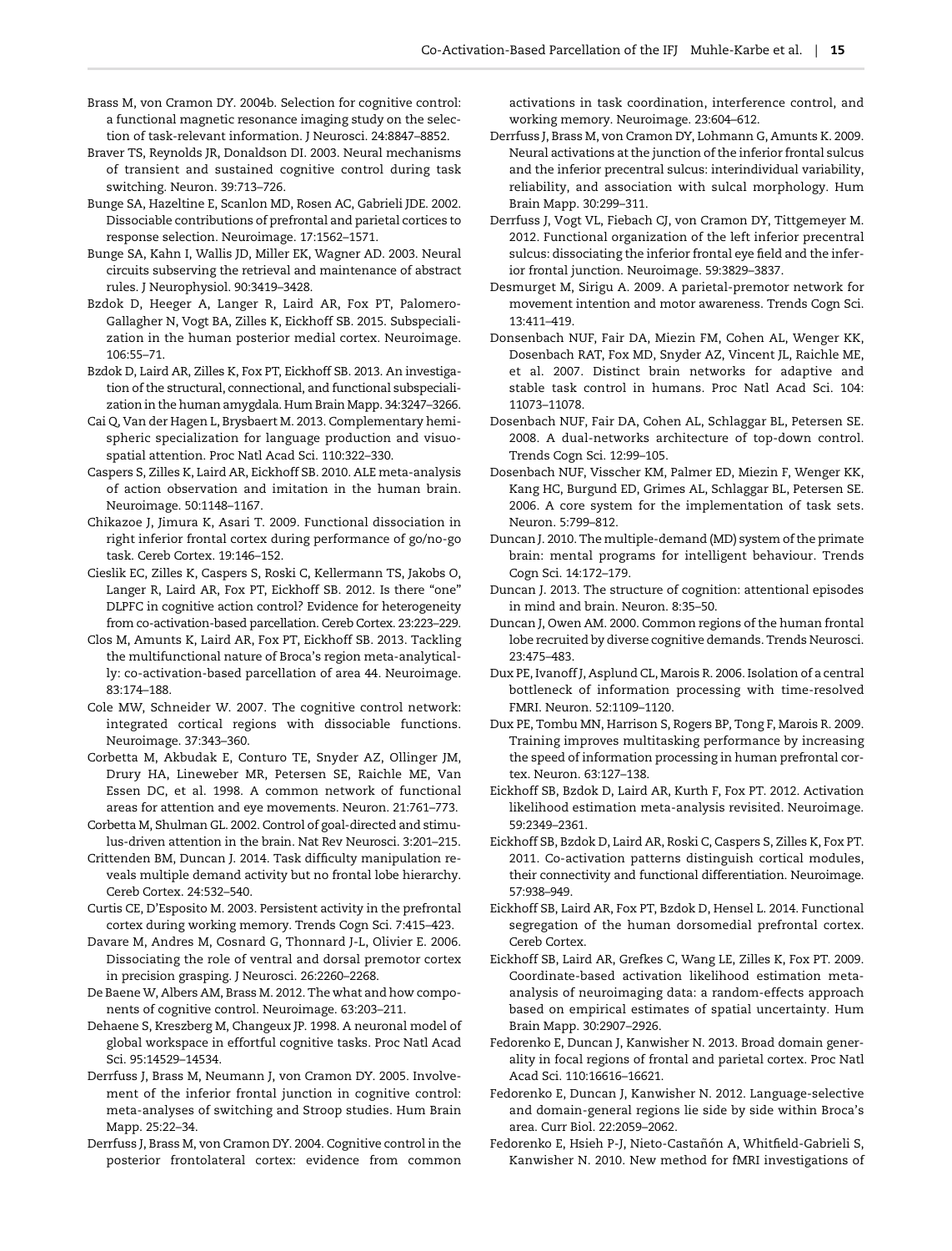<span id="page-15-0"></span>language: defining ROIs functionally in individual subjects. J Neurophysiol. 104:1177–1194.

- Feredoes E, Heinen K,Weiskopf N, Ruff C, Driver J. 2011. Causal evidence for frontal involvement in memory target maintenance by posterior brain areas during distracter interference of visual working memory. Proc Natl Acad Sci. 108:17510–17515.
- Fox PT, Lancaster JL. 2002. Mapping context and content: the BrainMap model. Nat Rev Neurosci. 3:319–321.
- Fox PT, Lancaster JL, Laird AR, Eickhoff SBE. 2014. Meta-analysis in human neuroimaging: computational modelling of largescale databases. Annu Rev Neurosci. 37:409–434.
- Friederici AD, Gierhan SME. 2013. The language network. Curr Opin Neurobiol. 23:250–254.
- Gordon EM, Laumann TO, Adeyemo B, Huckins JF, Kelley WM, Petersen SE. 2014. Generation and evaluation of a cortical area parcellation from resting-state correltions. Cereb Cortex. doi:10.1093/cercor/bhu239.
- Grefkes C, Ritzl A, Zilles K, Fink GR. 2004. Human medial intraparietal cortex subserves visuomotor coordinate transformation. Neuroimage. 23:1494–1506.
- Gruber O, Goschke T. 2004. Executive control emerging from dynamic interactions between brain systems mediating language, working memory and attentional processes. Acta Psychol. 115:105–121.
- Hagoort P. 2005. On Broca, brain, and binding: a new framework. Trends Cogn Sci. 9:416–423.
- Hartigan JA, Wong MA. 1979. A k-means clustering algorithm. J Roy Stat Soc 28:100–108.
- Hartstra E, Kühn S, Verguts T, Brass M. 2011. The implementation of verbal instructions: an fMRI study. Hum Brain Mapp. 32:1811–1824.
- Jeannerod M, Arbib MA, Rizzolatti G, Sakata H. 1995. Grasping objects: the cortical mechanisms of visuomotor transformation. Trends Neurosci. 18:314–320.
- Johansen-Berg H, Behrens TEJ, Robson MD, Drobnjak I, Rushworth MFS, Brady JM, Smith SM, Higham DJ, Matthews PM. 2004. Changes in connectivity profiles define functionally distinct regions in human medial frontal cortex. Proc Natl Acad Sci. 101:13335–13340.
- Kahnt T, Chang LJ, Park SQ, Heinzle J, Haynes J-D. 2012. Connectivity-based parcellation of the human orbitofrontal cortex. J Neurosci. 32:6240–6250.
- Kelly C, Uddin LQ, Shehzad Z, Margulies DS, Castellanos FX, Milham MP, Petrides M. 2010. Broca's region: linking human brain functional connectivity data and non-human primate tracing anatomy studies. Eur J Neurosci. 32:383–398.
- Kim C, Johnson NF, Cilles SE, Gold BT. 2011. Common and distinct mechanisms of cognitive flexibility in prefrontal cortex. J Neurosci. 31:4771–4779.
- Koechlin E, Jubault T. 2006. Broca's area and the hierarchical organization of human behavior. Neuron. 50:963–974.
- Koechlin E, Ody C, Kouneiher F. 2003. The architecture of cognitive control in the human prefrontal cortex. Science. 302: 1181–1185.
- Koechlin E, Summerfield C. 2007. An information theoretical approach to prefrontal executive function. Trends Cogn Sci. 11:229–235.
- Kouneiher F, Charron S, Koechlin E. 2009. Motivation and cognitive control in the human prefrontal cortex. Nat Neurosci. 12:939–945.
- Kuo BC, Stokes MG, Murray AM, Nobre AC. 2014. Attention biases visual activity in visual short-term memory. J Cogn Neurosci. 26:1377–1389.
- Laird AR, Eickhoff SB, Rottschy C, Bzdok D, Ray KL, Fox PT. 2013. Networks of task co-activations. Neuroimage. 80:505–514.
- Laird AR, Lancaster JL, Fox PT. 2005. BrainMap: the social evolution of a human brain mapping database. Neuroinformatics. 3:65–78.
- Levy BJ, Wagner AD. 2011. Cognitive control in the right ventrolateral prefrontal cortex: reflexive reorienting, motor inhibition, and action updating. Ann N Y Acad Sci 1224:40–62.
- MacDonald AW, Cohen JD, Stenger VA, Carter CS. 2000. Dissociating the role of the dorsolateral prefrontal and anterior cingulate cortex in cognitive control. Science. 288:1835–1838.
- Mars RB, Jbabdi S, O'Reilly JX, Croxson PL, Olivier E, Noonan MP, Bergmann C, Mitchell AS, Baxter MG, Behrens TE, et al. 2011. Diffusion-weighted imaging tractography-based parcellation of the human parietal cortex and comparison with human and macaque resting-state functional connectivity. J Neurosci. 31:4087–4100.
- Meila M. 2007. Comparing clusterings—an information based distance. J Multivar Anal. 98:873–895.
- Mesulam MM. 1981. A cortical network for directed attention and unilateral neglect. Ann Neurol. 10:309–325.
- Muhle-Karbe PS, Andres M, Brass M. 2014. Transcranial magnetic stimulation dissociates prefrontal and parietal contributions to task preparation. J Neurosci. 34:12481–12489.
- Muhle-Karbe PS, De Baene W, Brass M. 2014. Do tasks matter in task switching? Dissociating domain-general from contextspecific brain activity. Neuroimage. 99:332–341.
- Nee DE, Brown JW. 2012. Rostral-caudal gradients of abstraction revealed by multi-variate pattern analysis of working memory. Neuroimage. 63:1285–1294.
- Nee DE, Brown JW, Askren MK, Berman MG, Demiralp E, Krawitz A, Jonides J. 2013. A meta-analysis of executive components of working memory. Cereb Cortex. 23:264–282.
- Nee DE, Brown JW. 2013. Dissociable frontal-striatal and frontalparietal networks involved in updating hierarchical contexts in working memory. Cereb Cortex. 23:2146–2158.
- Nelson SM, Cohen AL, Power DD, Wig GS, Miezin FM, Wheeler ME, Wheeler ME, Velanova K, DOnaldson DI, Phillips JS, et al. 2010. A parcellation scheme for human left lateral parietal cortex. Neuron. 67:156–170.
- Neubert F-X, Mars RB, Thomas AG, Sallet J, Rushworth MFS. 2014. Comparison of human ventral frontal cortex areas for cognitive control and language with areas in monkey frontal cortex. Neuron. 81:700–713.
- Neumann J, Lohmann G, Derrfuss J, von Cramon DY. 2005. The meta-analysis of functional imaging data using replicator dynamics. Hum Brain Mapp. 25:165–173.
- Nichols T, Brett M, Andersson J, Wager T, Poline JB. 2005. Valid conjunction inference with the minimum statistic. Neuroimage. 25:653–660.
- Niendam TA, Laird AR, Ray KL, Dean YM, Glahn DC, Carter CS. 2012. Meta-anlytic evidence for a superordinate cognitive control network subserving diverse executive functions. Cogn Affect Behav Neurosci. 12:241–268.
- Passingham RE, Stephan KE, Kötter R. 2002. The anatomical basis of functional localization in the cortex. Nat Rev Neurosci. 3:606–616.
- Paus T. 1996. Location and function of the human frontal eyefield: a selective review. Neuropsychologia, 34:475–483.
- Petrides M. 2000. The role of the mid-dorsolateral prefrontal cortex in working memory. Exp Brain Res. 133:44–54.
- Poldrack RA. 2006. Can cognitive processes be inferred from neuroimaging data? Trends Cogn Sci 10:59–63.
- Poldrack RA. 2011. Inferring mental states from neuroimaging data: from reverse inference to large-scale decoding. Neuron. 72:692–697.